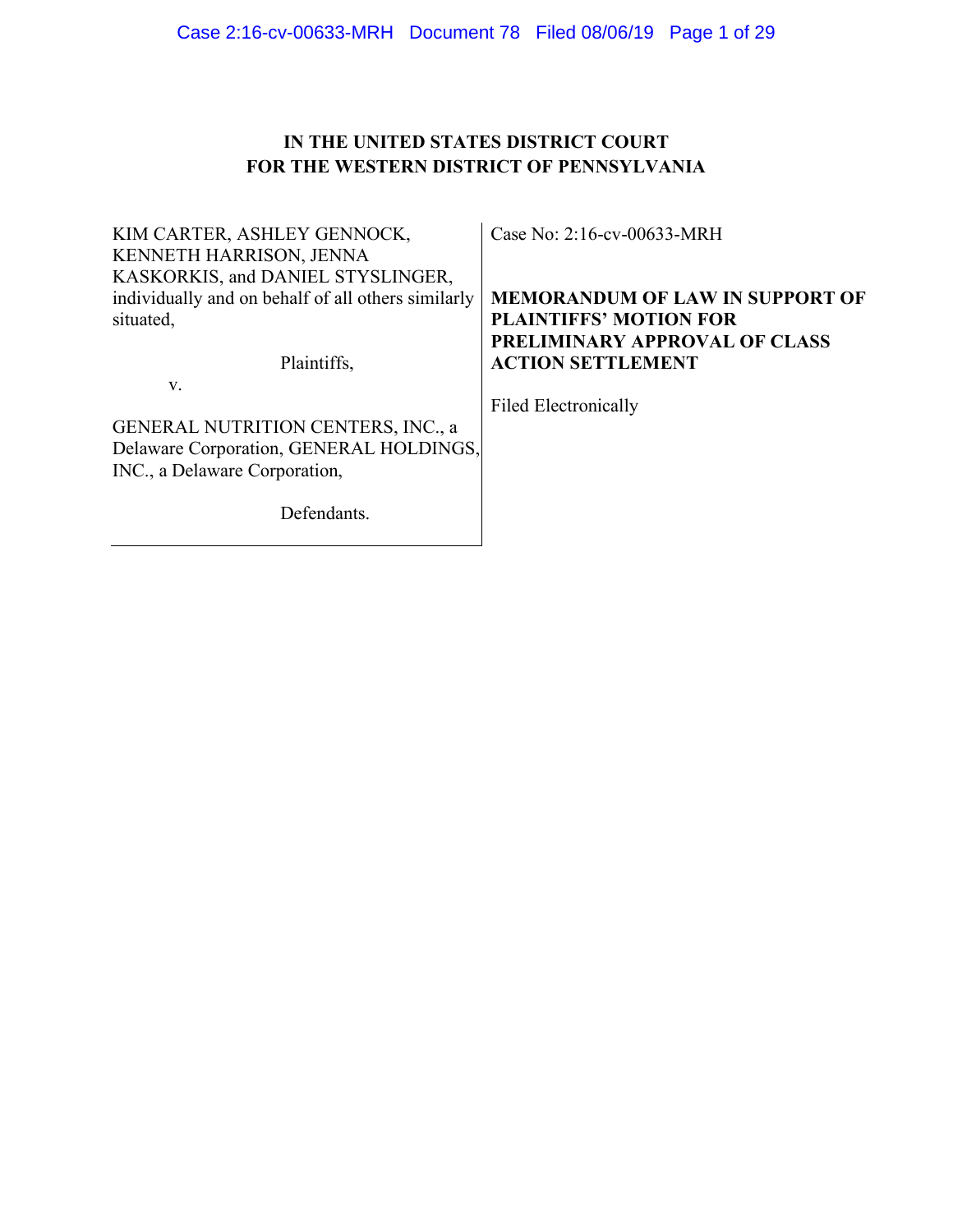# **TABLE OF CONTENTS**

|                |                 |                                                                               | Page |
|----------------|-----------------|-------------------------------------------------------------------------------|------|
| $\mathbf{I}$ . |                 |                                                                               |      |
|                | A.              |                                                                               |      |
|                | $B$ .           |                                                                               |      |
|                | $\mathcal{C}$ . |                                                                               |      |
|                |                 | $\mathbf{1}$ .                                                                |      |
|                |                 | 2.                                                                            |      |
|                |                 | 3.                                                                            |      |
|                |                 | $\overline{4}$ .                                                              |      |
|                |                 | 5.                                                                            |      |
|                |                 | 6.                                                                            |      |
|                |                 | Representative Plaintiff Service Payments and Class Counsel's<br>7.           |      |
|                |                 |                                                                               |      |
| II.            |                 |                                                                               |      |
|                | A.              |                                                                               |      |
|                | <b>B.</b>       |                                                                               |      |
|                | $\mathcal{C}$ . |                                                                               |      |
|                | D.              |                                                                               |      |
|                | Ε.              |                                                                               |      |
|                | $F_{\cdot}$     |                                                                               |      |
| III.           |                 | THE PROPOSED SETTLEMENT IS FAIR, REASONABLE, AND ADEQUATE  12                 |      |
|                | A.              |                                                                               |      |
|                | <b>B.</b>       | The Adequacy of Class Counsel and Representative Plaintiffs Supports          |      |
|                |                 |                                                                               |      |
|                | $\mathcal{C}$ . |                                                                               |      |
|                | D.              | The Adequacy of the Settlement Benefits in Light of the Risks                 |      |
|                |                 |                                                                               |      |
|                |                 | 1.                                                                            |      |
|                |                 | 2.                                                                            |      |
|                |                 | The Proposed Method of Distributing Relief to the Class Is Effective 18<br>3. |      |
|                |                 | Class Counsel's Request for Attorneys' Fees, Expenses, and Costs<br>4.        |      |
|                |                 |                                                                               |      |
|                | Ε.              | That Class Members Are Treated Equitably Relative to Each Other Supports      |      |
|                |                 |                                                                               |      |
| IV.            |                 | THE PROPOSED NOTICE WILL ADEQUATELY APPRISE TO CLASS OF THEIR                 |      |
|                |                 |                                                                               |      |
| V.             |                 |                                                                               |      |
| VI.            |                 |                                                                               |      |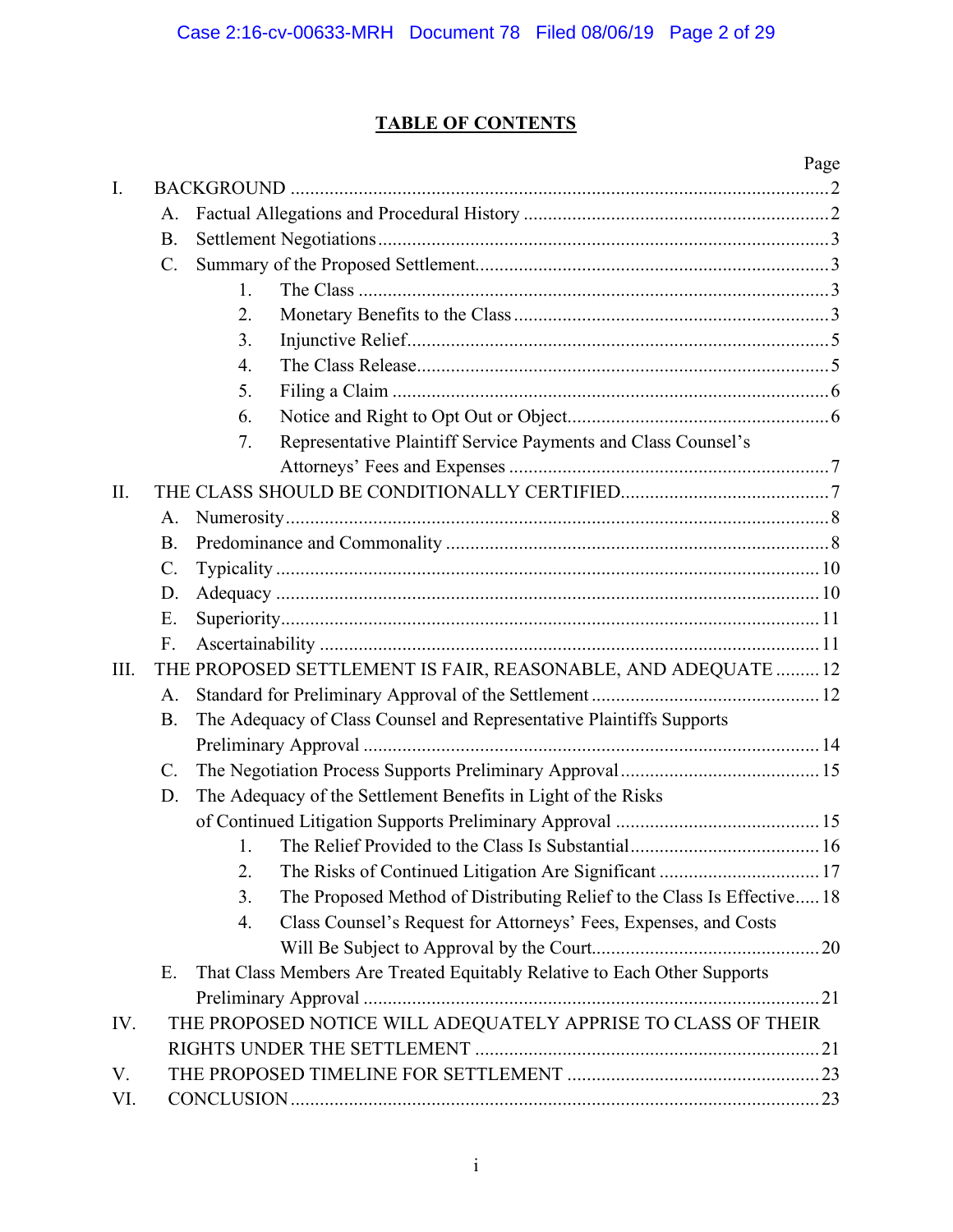# **TABLE OF AUTHORITIES**

## Page

## **CASES**

| Abante Rooter & Plumbing, Inc. v. Alarm.com Inc., No. 15-CV-6314-YGR, 2017 WL            |  |
|------------------------------------------------------------------------------------------|--|
| 1806583, (N.D. Cal. May 5, 2017), amended sub nom., 2018 WL 558844                       |  |
|                                                                                          |  |
|                                                                                          |  |
|                                                                                          |  |
| Belcastro v. Burberry Ltd., No. 16-cv-1080, 2017 WL 744596 (S.D.N.Y. Feb. 23, 2017) 18   |  |
|                                                                                          |  |
| Brown v. Hain Celestial Grp., Inc., No. 3:11-cv-03082-LB, 2016 WL 631880                 |  |
|                                                                                          |  |
| Brown v. Rita's Water Ice Franchise Co. LLC, 242 F. Supp. 3d 356 (E.D. Pa. 2017)20       |  |
|                                                                                          |  |
|                                                                                          |  |
| Chowning v. Kohl's Dep't Stores, Inc., No. CV1508673RGKSPX, 2016 WL 1072129              |  |
|                                                                                          |  |
| City of Omaha Police & Fire Ret. Sys. v. LHC Grp., No. 6:12-1609, 2015 WL 965696         |  |
|                                                                                          |  |
|                                                                                          |  |
| Cumberland Farms, Inc. v. Browning-Ferris Indus., Inc., 120 F.R.D. 642 (E.D. Pa. 1988)8  |  |
| Delandro v. Cty. of Allegheny, No. CIV.A. 06-927, 2011 WL 2039099                        |  |
|                                                                                          |  |
| Edwards v. Nat'l Milk Producers Fed'n, No. 11-CV-04766, 2017 WL 3616638                  |  |
|                                                                                          |  |
|                                                                                          |  |
|                                                                                          |  |
| Georgine v. Amchem Prod., Inc., 83 F.3d 610 (3d Cir. 1996), aff'd sub nom. Amchem        |  |
|                                                                                          |  |
| Hanlon v. Aramark Sports, LLC, CIV.A. 09-465, 2010 WL 374765 (W.D. Pa. Feb. 3, 2010) 19  |  |
| Hinojos v. Kohl's Corp., 718 F.3d 1098 (9th Cir. 2013), as amended on denial             |  |
|                                                                                          |  |
| Huffman v. Prudential Ins. Co. of Am., No. 2:10-CV-05135, 2019 WL 1499475                |  |
|                                                                                          |  |
|                                                                                          |  |
| In re Am. Invs. Life Ins. Co. Annuity Mktg. & Sales Practices Litig., 263 F.R.D. 226     |  |
|                                                                                          |  |
| In re Asbestos Sch. Litig., 104 F.R.D. 422, 429 (E.D. Pa. 1984), aff'd in part and rev'd |  |
|                                                                                          |  |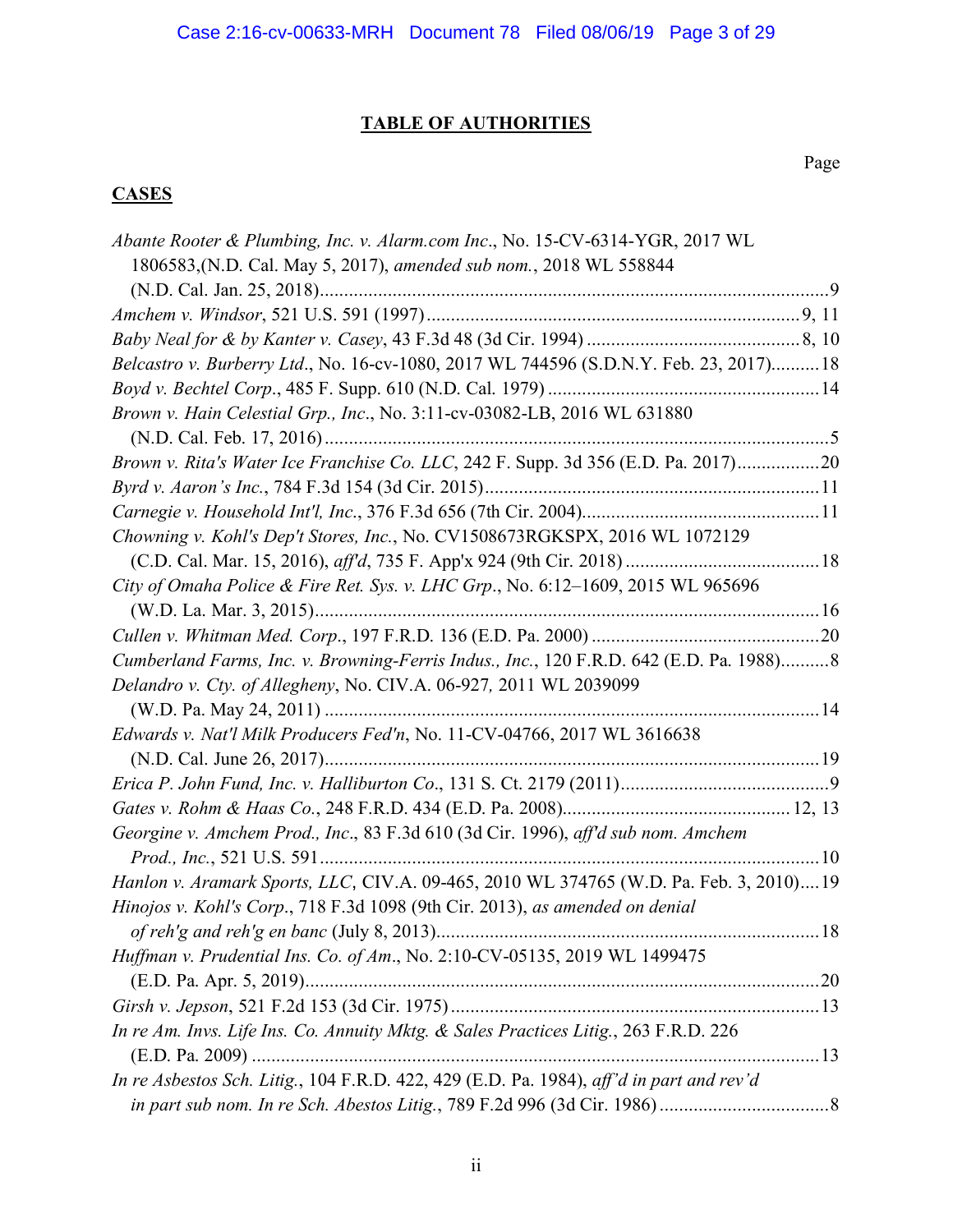| In re Auto. Refinishing Paint Antitrust Litig., MDL No. 1426, 2004 WL 1068807                  |  |
|------------------------------------------------------------------------------------------------|--|
|                                                                                                |  |
|                                                                                                |  |
|                                                                                                |  |
| In re CertainTeed Corp. Roofing Shingle Prods. Liab. Litig., 269 F.R.D. 468 (E.D. Pa. 2010)17  |  |
|                                                                                                |  |
|                                                                                                |  |
| In re Gen. Motors Corp. Pick-Up Truck Fuel Tank Prod. Liab. Litig., 55 F.3d 768                |  |
|                                                                                                |  |
|                                                                                                |  |
| In re Linerboard Antitrust Litig., 292 F. Supp. 2d 631 (E.D. Pa. 2003) 12, 15, 18              |  |
|                                                                                                |  |
| In re Nat'l Football League Players' Concussion Injury Litig., 301 F.R.D. 191                  |  |
|                                                                                                |  |
| In re Nat'l Football League Players' Concussion Injury Litig., 301 F.R.D. 191                  |  |
|                                                                                                |  |
| In re Nvidia Derivs. Litig., No. C-06-06110, 2008 WL 5382544 (N.D. Cal. Dec. 22, 2008)  18     |  |
|                                                                                                |  |
| In re Orthopedic Bone Screw Prods. Liab. Litig., 176 F.R.D. 158 (E.D. Pa. 1997)  15            |  |
| In re Processed Egg Prods. Antitrust Litig., 284 F.R.D. 249 (E.D. Pa. 2012)17                  |  |
| In re Prudential Ins. Co. of Am. Sales Practices Litig., 962 F. Supp. 450 (D.N.J. 1997)  12,13 |  |
| In re Ravisent Techs., Inc. Sec. Litig., No. CIV.A.00-CV-1014, 2005 WL 906361                  |  |
|                                                                                                |  |
| In re Remeron End-Payor Antitrust Litig., No. Civ. 02-2007 FSH, 2005 WL 2230314                |  |
|                                                                                                |  |
|                                                                                                |  |
| Johnson v. Jos. A. Bank Clothiers, Inc., No. 2:13-cv-756, 2014 WL 4129576                      |  |
|                                                                                                |  |
|                                                                                                |  |
|                                                                                                |  |
|                                                                                                |  |
| Meyenburg v. Exxon Mobil Corp., No. 3:05-cv-DGW, 2006 WL 5062697                               |  |
|                                                                                                |  |
|                                                                                                |  |
| Misra v. Decision One Mortg. Co., No. SACV070994, 2009 WL 4581276                              |  |
|                                                                                                |  |
| O'Brien v. Brain Research Labs., No. 12-204, 2012 WL 3242365 (D.N.J. Aug. 9, 2012)5            |  |
| Palamara v. Kings Fam. Restaurants, CIV. A. 07-317, 2008 WL 1818453                            |  |
|                                                                                                |  |
|                                                                                                |  |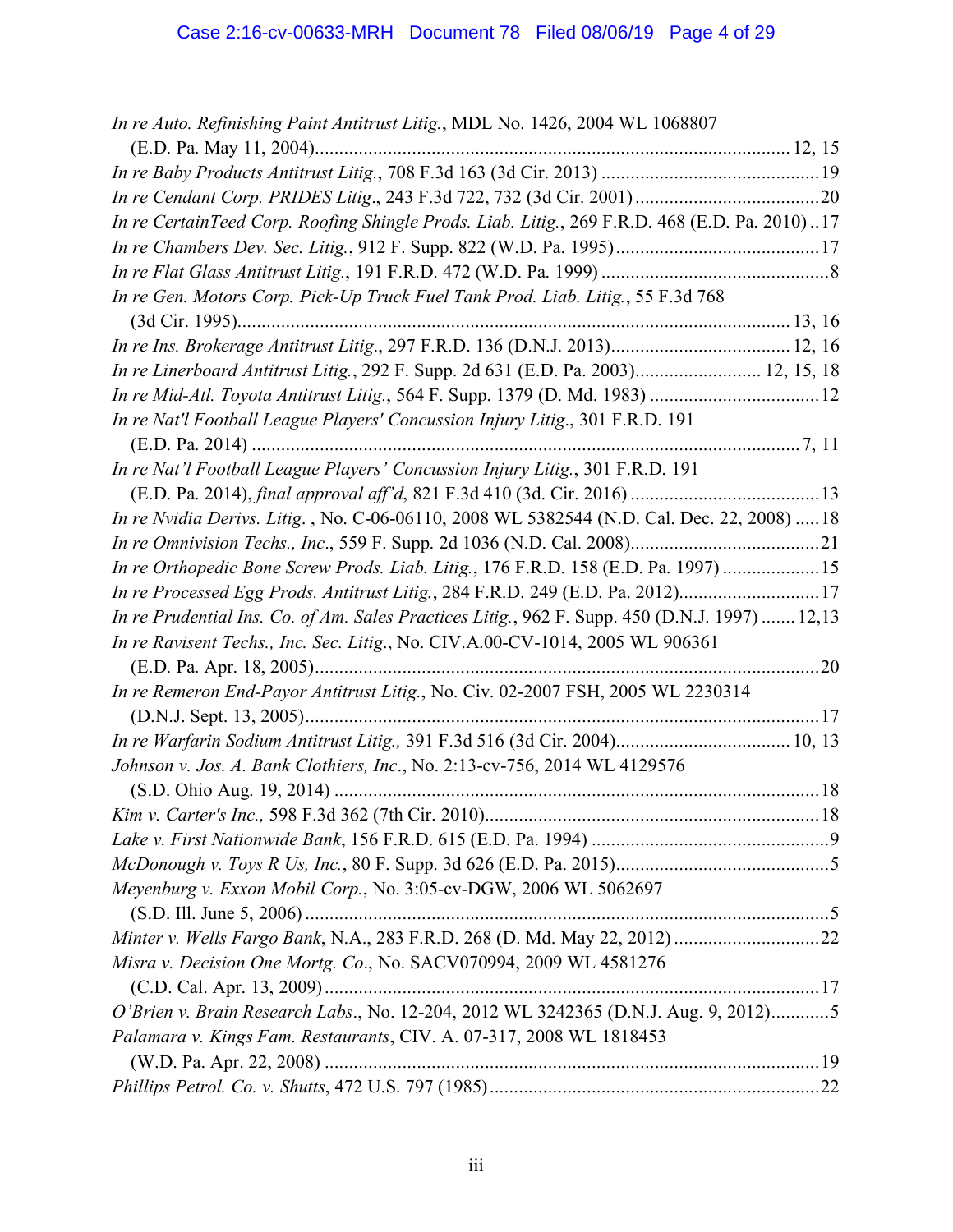| Robinson v. Fountainhead Title Grp. Corp., No. WMN-03-3106, 2009 WL 2842733         |    |
|-------------------------------------------------------------------------------------|----|
|                                                                                     | 22 |
| Rougvie v. Ascena Retail Group, Inc., CV 15-724, 2016 WL 4111320                    |    |
|                                                                                     |    |
| Russell v. Kohl's Dep't Stores, Inc., No. EDCV151143RGKSPX, 2016 WL 6694958         |    |
|                                                                                     |    |
|                                                                                     |    |
|                                                                                     |    |
| Silvis v. Ambit Energy L.P, No. 14-5005, 2018 WL 1010812 (E.D. Pa. Feb. 22, 2018)13 |    |
|                                                                                     |    |
|                                                                                     |    |
|                                                                                     |    |
|                                                                                     |    |
|                                                                                     |    |
|                                                                                     |    |
|                                                                                     |    |

# **OTHER AUTHORITIES**

|--|--|--|--|

# **STATUTES AND RULES**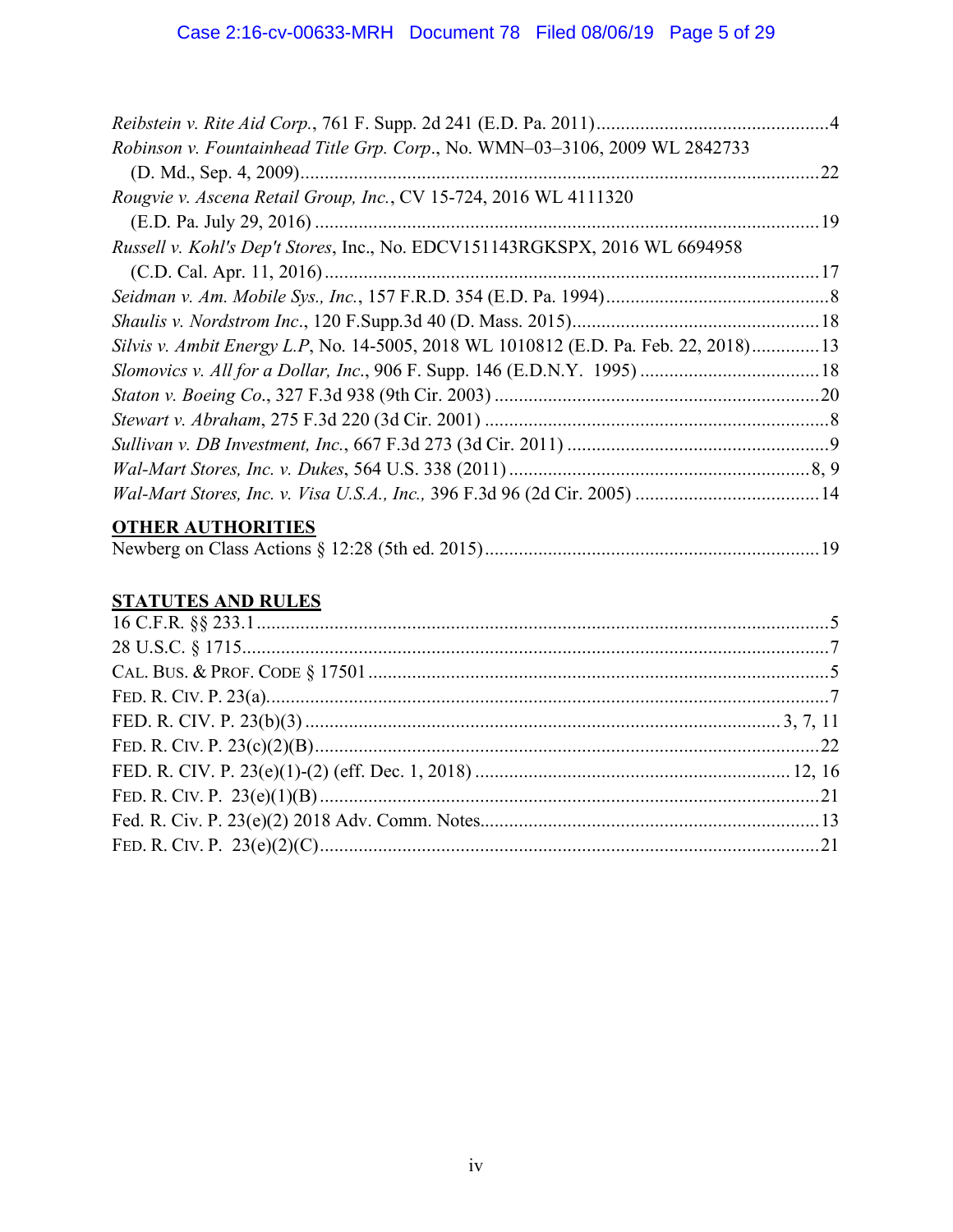#### Case 2:16-cv-00633-MRH Document 78 Filed 08/06/19 Page 6 of 29

Pursuant to Rule 23(e) of the Federal Rules of Civil Procedure ("FRCP"), Plaintiffs Kim Carter, Ashley Gennock, Kenneth Harrison, Jenna Kaskorkis, and Daniel Styslinger (collectively, "Plaintiffs") respectfully submit this memorandum of law in support of their unopposed motion for preliminary approval of a class action settlement with Defendants General Nutrition Centers, Inc. and GNC Holdings, Inc. (collectively "GNC"), the terms of which are set forth in the Settlement Agreement and Release of Claims ("SA") attached as **Exhibit A** ("Ex.") to the Declaration of Robert R. Ahdoot ("Ahdoot Decl."), filed concurrently herewith.<sup>1</sup>

The Settlement resolves three separate actions, each of which alleged that GNC falsely advertised the existence of discounts on their website to consumers across the country. Plaintiffs vigorously litigated this case for over three years. Their work included substantial pre-filing investigation, multiple rounds of written discovery and extensive motion practice related thereto, retention and consultation with numerous experts, the drafting of a certification brief, two rounds of mediation, and extensive and painstaking negotiations which resulted in the Settlement. The Settlement establishes a non-reversionary \$6,000,000 Settlement Fund and requires GNC to take reasonable steps to ensure its comparative discount advertising on its website complies with then existing law in exchange for a release of all claims. If approved, the Settlement will resolve all pending claims in these actions and provide monetary and non-monetary relief to a nationwide class. The Settlement is an excellent result in a complex, high-risk, hard fought case that provides a substantial financial recovery for GNC's online customers who purchased the products at issue.

Plaintiffs have moved for an order to, among other things: (1) preliminarily approve the terms of the Settlement as fair, reasonable, and adequate; (2) provisionally certify the Class pursuant to Fed. R. Civ. P. 23(b)(3) and (e) for settlement purposes only; and (3) approve the Settlement Administrator, Notice Program, form and content of the Notice, and Claim Form.

The Settlement meets all of the standards for preliminary approval. The information provided is sufficient to permit the Court to provisionally certify the Class under Rule 23 and direct

Unless specified herein, all capitalized terms used herein have the same definitions as those defined in the Settlement Agreement.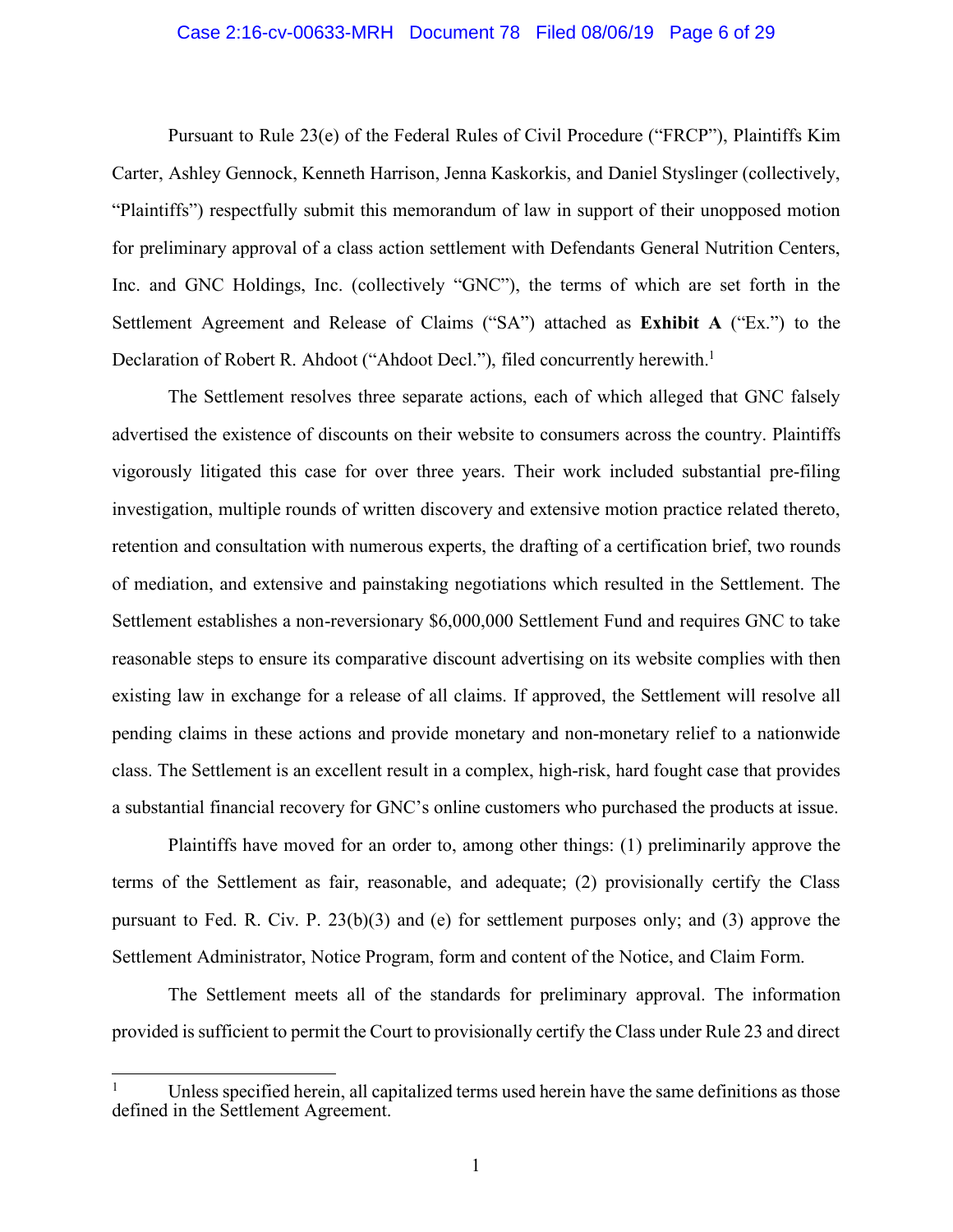#### Case 2:16-cv-00633-MRH Document 78 Filed 08/06/19 Page 7 of 29

Plaintiffs to have notice disseminated. The Notice Program – consisting of individualized emailed and/or mailed notice to each Class Member, and a toll-free number and website maintained by the Settlement Administrator – is the best practicable notice and comports with both Rule 23 and due process. In support of their Motion, Plaintiffs submit the following: (i) proposed Settlement Agreement and its exhibits (Ahdoot Decl. Ex. A), (ii) the Declarations of Plaintiffs: Kim Carter ("Carter Decl."), Ashley Gennock ("Gennock Decl."), Kenneth Harrison ("Harrison Decl."), Jenna Kaskorkis ("Kaskorkis Decl."), and Daniel Styslinger ("Styslinger Decl."); (iii) the Declarations of Class Counsel: Robert R. Ahdoot, Gary F. Lynch ("Lynch Decl."), Trenton R. Kashima ("Kashima Decl."), and Reuben D. Nathan ("Nathan Decl."); (iv) the Declaration of Settlement Administrator expert, Steven Weisbrot, Esq. ("Weisbrot Decl."), (v) a proposed Preliminary Approval Order (SA Ex. C), and (vi) a proposed Final Approval Order and Judgment (SA Ex. D).

#### **I. BACKGROUND**

#### **A. Factual Allegations and Procedural History**

Plaintiffs filed this consolidated class action Complaint alleging that GNC falsely advertised discounts on their website, GNC.com. *See generally,* Amended Class Action Complaint ("FAC") (ECF No. 62), and Ahdoot Decl. ¶¶ 14-19. Plaintiffs thus alleged that GNC's pricing practices are wrongful and that the action should be certified pursuant to FRCP Rule 23.

The proposed Settlement seeks to redress the claims of three separate class actions previously filed actions; the instant case, as well as two cases pending in the United States District Court for the Southern District of California: the first filed *Kaskorkis v. General Nutrition Centers, Inc. and General Holdings, Inc*., No. 3:16-cv-00990-WQH-AGS (S.D. Cal.) and *Harrison v. General Nutrition Centers, Inc. and GNC Holdings, Inc*., No. 3:16-cv-03086-WQH-AGS (S.D. Cal.). The Parties engaged in vigorous litigation for over three years, conducted extensive discovery, and engaged in substantial motion practice. *See generally*, Ahdoot Decl. ¶¶ 4-13; Lynch Decl. ¶¶ 4-11.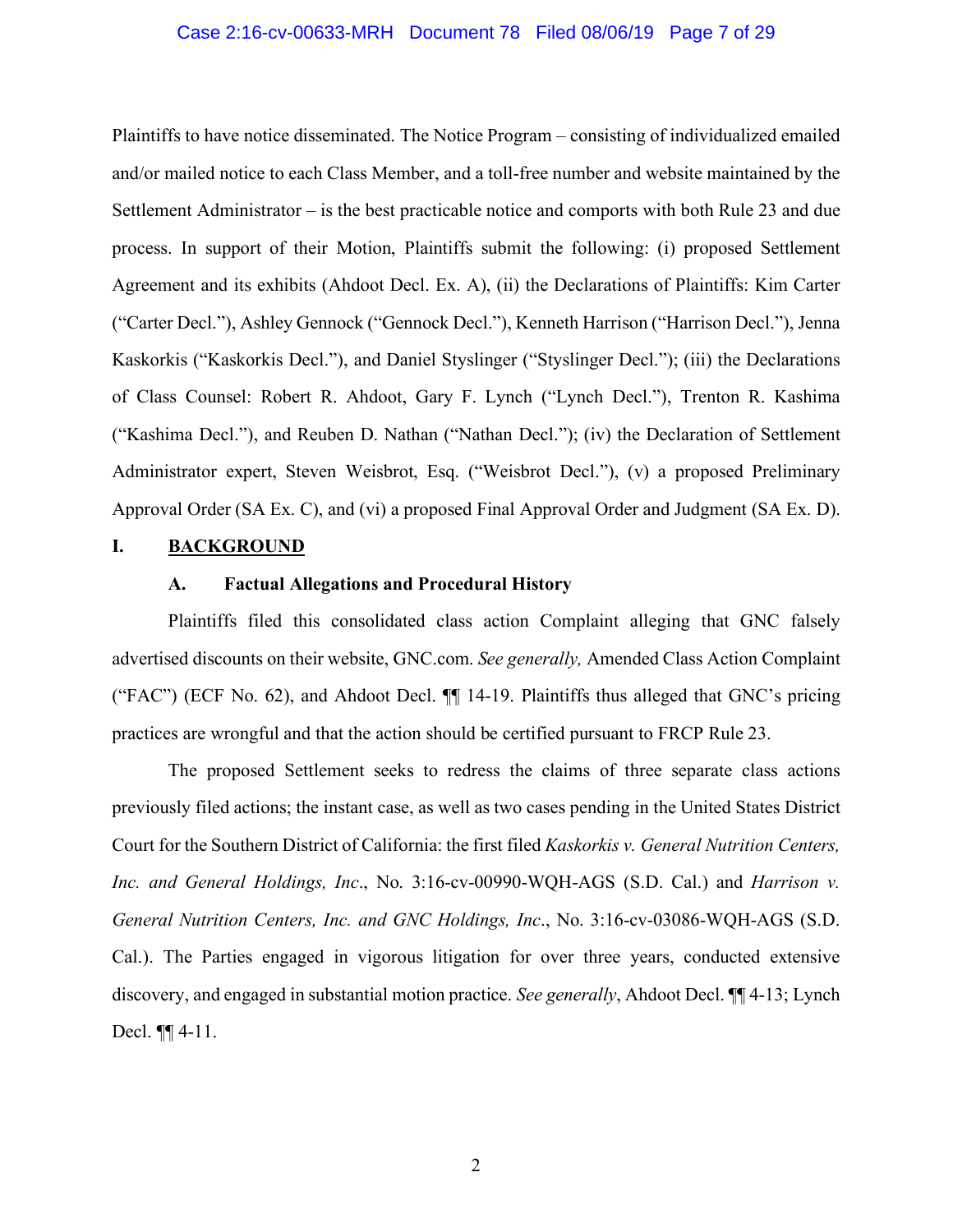## **B. Settlement Negotiations**

The Parties engaged in mediation in Pittsburgh, PA with third party neutral Carole Katz in December 2016, and again in July 2017. Lynch Decl. ¶ 8; Ahdoot Decl. ¶ [ 20-24. Although these mediations did not result in settlement, the Parties continued with extensive negotiations spanning a number of months, with the assistance of mediator Katz, until a settlement in principle was reached. Lynch Decl. ¶ 9; Ahdoot Decl. ¶¶ 20-24. Thereafter, the Parties engaged in further months long negotiations with respect to the SA and its many exhibits. Plaintiffs also requested bids from a number of settlement administrators and based on such bids, the Parties agreed upon the Angeion Group to serve as the Settlement Administrator. Ahdoot Decl. ¶ 25.

## **C. Summary of the Proposed Settlement**

## **1. The Class**

The Parties stipulate to the certification of the following Settlement Class ("Class") under Rule  $23(b)(3)$ , defined as:

> All persons and entities who, from January 1, 2012, through and including the Preliminary Approval Date purchased any product on sale or through a promotion from GNC's Website.

SA ¶ 56.2 GNC's records indicate that there are approximately 3.6 million Class Members ("Class Members"). Ahdoot Decl. ¶ 28.

## **2. Monetary Benefits to the Class**

GNC will make available \$6,000,000.00 to create the Settlement Fund for the benefit of Class Members. SA ¶ 72. The Settlement Administration Expenses, any Service Payments awarded by the Court to the named Plaintiffs, and any attorneys' fees and expenses awarded by the Court will be deducted from the Settlement Fund. The remaining Net Settlement Fund will be used to pay the consideration to the Class as described below. *Id.* 

<sup>&</sup>lt;sup>2</sup> The Class does not include GNC, any affiliate, parent, or direct or indirect subsidiary, or any entity that has a controlling interest therein, or their current or former directors, officers, managers, employees, partners, advisors, counsel, and their immediate families. The Class also does not include any persons who validly request exclusion from the Class. SA ¶ 56.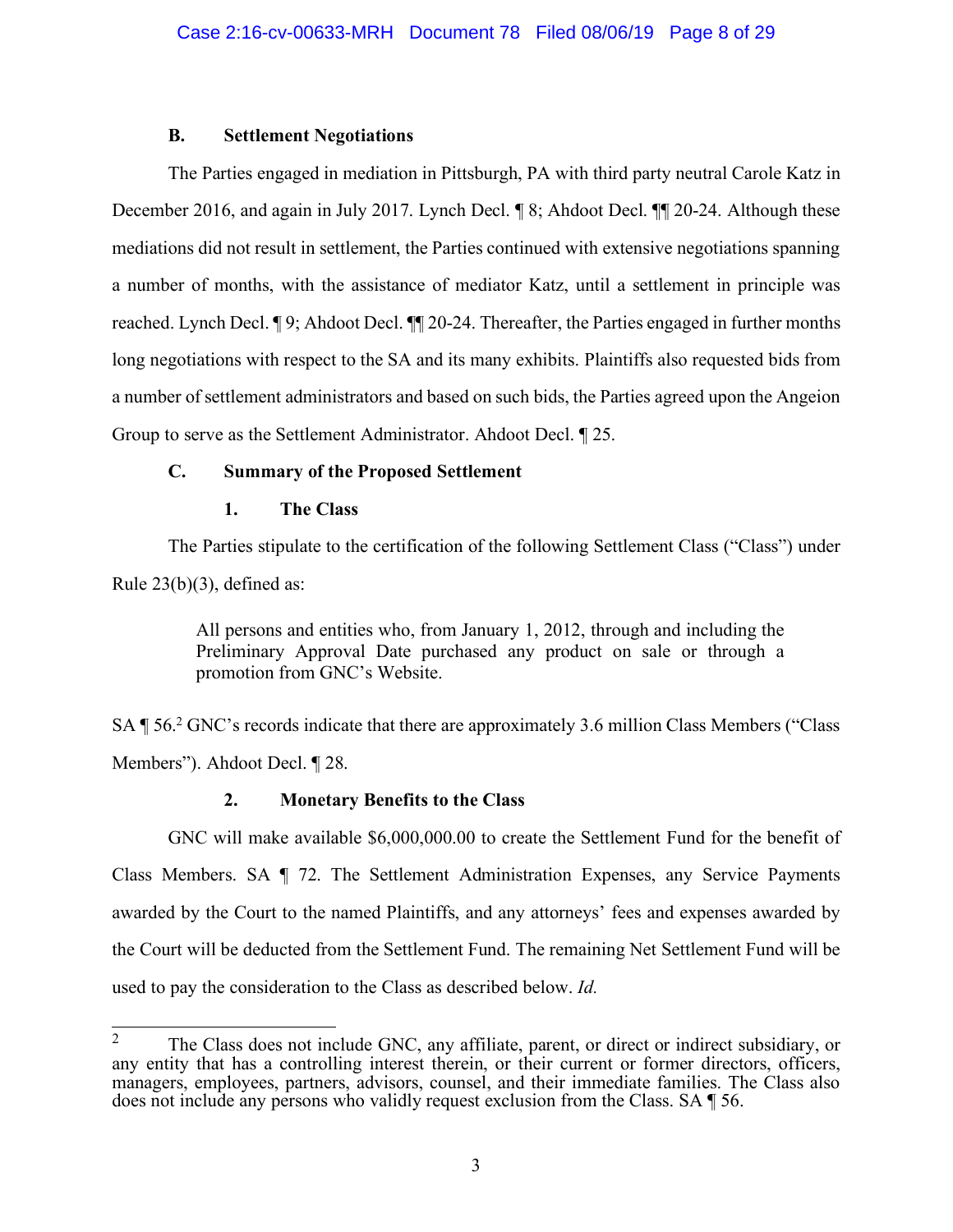#### Case 2:16-cv-00633-MRH Document 78 Filed 08/06/19 Page 9 of 29

Each Class Member may submit a Claim Form and elect to either a \$5 cash payment or a \$15 Voucher that may be redeemed for Merchandise through GNC's Website. *Id.* ¶¶ 26, 63. The Voucher is fully transferrable and has no expiration date. Further, no cash need be spent to redeem its value. *Id.* ¶ 63. Class Members who either made: (i) a total of five or more purchases (each such qualifying purchase must have been made in a unique transaction on a day separate from any other qualifying transaction) from GNC's Website within the Class Period; or (ii) a purchase in excess of \$100.00 in a single transaction from GNC's Website during the Class Period ("Multiple Purchasers") may make a claim for an additional \$5 cash payment or an additional \$15 Voucher under the Settlement ("Multiple Purchaser Relief"). *Id.* ¶¶ 26, 30. Class Members need not submit a proof of purchase, except for Multiple Purchaser Relief Claims.<sup>3</sup>

In addition, at the same as the notice of the Settlement is sent, Class Members will also receive a Coupon<sup>4</sup> which may be redeemed as a one-time credit in the amount of thirty dollars (\$30) off of a purchase otherwise totaling one hundred dollars (\$100) or more of Merchandise<sup>5</sup> through GNC's Website. *Id.* ¶¶ 14, 77. <sup>6</sup> These Coupons constitute *additional* consideration on top of relief provided by Vouchers<sup>7</sup> and cash payments, and will not diminish Claimant recoveries.

<sup>&</sup>lt;sup>3</sup> In the event the amount of all claimed cash payments and all Vouchers (Aggregate Individual Relief Value) is greater than the Net Settlement Fund, then the cash payments and Voucher value due to Class Members will be proportionately reduced on a *pro rata* basis, so that the Aggregate Individual Relief Value does not exceed the Net Settlement Fund. *Id.* ¶¶ 2, 74.

<sup>&</sup>lt;sup>4</sup> Notably, it is only in the event the dollar amount of the Aggregate Individual Relief Value is less than the Net Settlement Fund, that the Redeemed Coupon Credit (the total value of Coupons redeemed only by Class Members prior to the Final Approval Hearing) is applied as a credit to GNC's obligation to pay the Settlement Fund. *Id.* ¶ 74. Further, in the event that the sum of (i) the Aggregate Individual Relief Value and (ii) the Redeemed Coupon Credit is still less than the Net Settlement Fund, then the cash payment amount and Voucher value will be increased on a *pro rata* basis until the adjusted Aggregate Individual Relief Value plus the Redeemed Coupon Credit equals the Net Settlement. *Id.*

<sup>5</sup> Class Members need not submit a Claim Form to use their Coupon. Only Class Members may redeem a Coupon. *Id.* ¶ 77.

<sup>6</sup> Any residual (*i.e.* uncashed payments) will be paid to the National Consumer Law Center, a 26 U.S.C. §501(c)(3) non-profit organization that works to help low-income consumers. *Id.* ¶ 85.

<sup>&</sup>lt;sup>7</sup> The Vouchers have actual cash value, are fully transferable and have no expiration date, and Class Members need not spend any cash to redeem its value. Under the circumstances, the Vouchers are more like "cash" than "coupons." *See Reibstein v. Rite Aid Corp.*, 761 F. Supp. 2d 241, 256 (E.D. Pa. 2011) (finding \$20 gift cards called for by class settlement fair given that the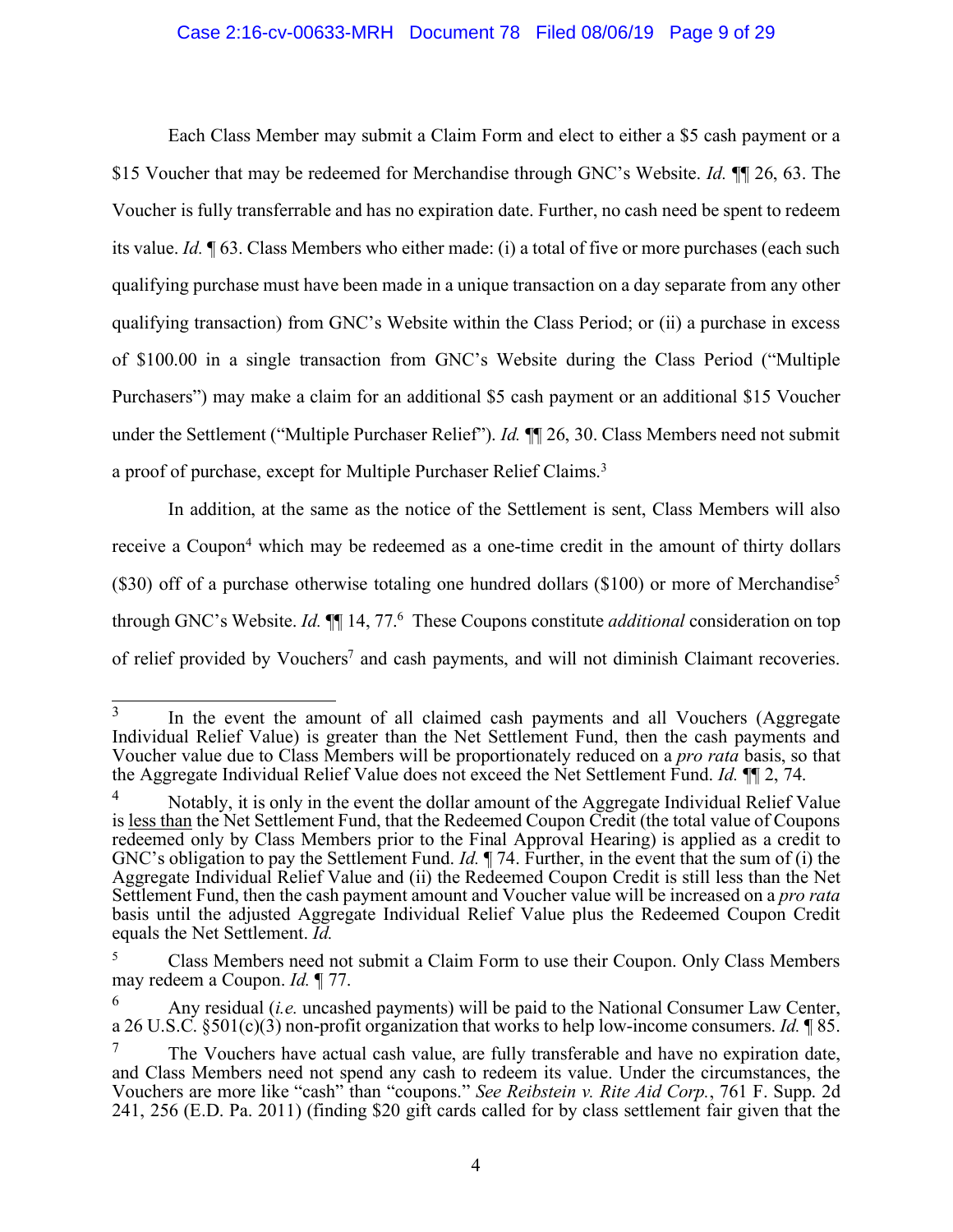Further, only the value of *redeemed* Coupons will be counted toward GNC's settlement funding obligation, and only after paying full face value of the Vouchers and cash payments to Claimants.8

### **3. Injunctive Relief**

The Settlement also requires GNC to take reasonable steps to ensure its comparative discount advertising on GNC's Website complies with then-existing law, including 16 C.F.R. §§ 233.1 and CAL. BUS. & PROF. CODE § 17501 (if the advertisement will appear in California). SA ¶ 76. Additionally, GNC will disclose, on its website, the basis of their reference pricing or similar practices for so long as it uses such practices. *Id.* ¶ 76(a).

### **4. The Class Release**

If the Settlement is approved, Plaintiffs and only Class Members who do not opt out and are included among the Class Member Information will release GNC from all Claims that "(a) arise out of or relate in any way to allegations set forth in the Actions, which, for the avoidance of doubt includes GNC's alleged discounting of its Merchandise from a regular or original price, advertising of those discounts, and GNC's sales of Merchandise on GNC's Website; or (b) that have been, or could have been, brought in the Actions and arose out of the same nucleus of operative facts as any of the claims asserted in the Actions." *Id.* ¶ 45. Thus, the release is limited and tailored only to apply to allegations alleged in the Actions.

 $\overline{a}$ gift cards had actual cash value, had no expiration date, were freely transferrable, among other things.)

<sup>8</sup> Post-CAFA, courts regularly approve class settlements of this structure—where coupons are offered *in addition* to other forms of relief. *See e.g., McDonough v. Toys R Us, Inc.*, 80 F. Supp. 3d 626 (E.D. Pa. 2015) (approving revised settlement structure with coupons in addition to cash relief); *Brown v. Hain Celestial Grp., Inc*., No. 3:11-cv-03082-LB, 2016 WL 631880 (N.D. Cal. Feb. 17, 2016) (approving \$7.5 million cash / \$1.85 million coupon class settlement); *O'Brien v. Brain Research Labs*., No. 12-204, 2012 WL 3242365 (D.N.J. Aug. 9, 2012) (approving class settlement where relief is either \$20 cash (subject to \$500k limit total) or coupon for 50% off purchase of certain products); *Meyenburg v. Exxon Mobil Corp.*, No. 3:05-cv-DGW, 2006 WL 5062697 (S.D. Ill. June 5, 2006) (approving class settlement with a \$6 million cash fund plus \$4 million in coupon relief).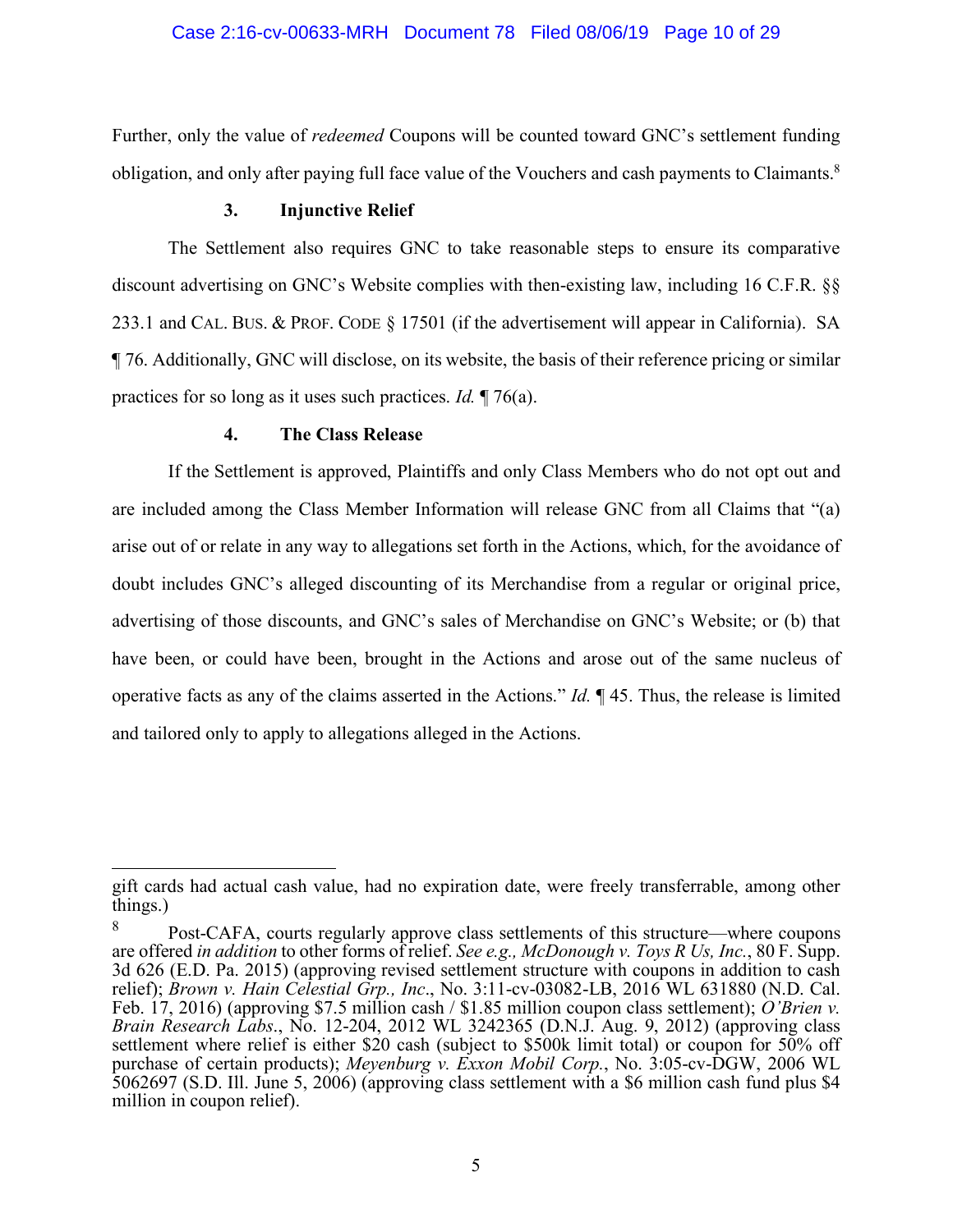#### **5. Filing a Claim**

To obtain monetary benefits of the Settlement in addition to those conferred by the Coupon, a Class Member must submit a Claim Form (*see* SA, Ex. A) within 75 days after entry of the Preliminary Approval Order. SA ¶ 6. The Claim Form requires that Claimants provide the name and e-mail address from which they made their purchases from GNC's Website and attest under penalty of perjury to the best of their knowledge to: (i) having purchased a product during the Class Period on sale or through a promotion from GNC's Website; (ii) not applying a coupon to that purchase; and (iii) never returning that purchase for a refund. *Id.* ¶ 7. Class Members seeking Multiple Purchaser Relief must also provide proof of purchase for their qualifying transaction(s). *Id.* Claim Forms may be submitted online through the Settlement Website or via US Mail. *Id.* ¶ 7. Claims will be paid upon verification and after the Effective Date. *Id.* ¶¶ 81, 114.

### **6. Notice and Right to Opt Out or Object**

Class Members will receive direct notice of this Settlement. GNC will provide the Settlement Administrator with the Class Member Information it possesses. *Id.* ¶ 95(a). The Summary Notice (SA, Ex. E) and Coupon shall be sent to each Class Member identified by GNC *via* email and First Class U.S. Mail for those Class Members for which the email notice is returned as undeliverable. <sup>9</sup> *Id.* ¶¶ 62, 95(f). This is the best practicable notice under the circumstances and fulfills all due process requirements. Weisbrot Decl. ¶ 8.

Additionally, on or before the Notice Date, the Settlement Administrator shall establish and maintain the Settlement Website (www.OnlinePriceSettlement.com) with copies of the Long Form Notice (SA, Ex. B), the SA, the Complaint, any order concerning this Motion, the Claims Form, and other relevant documents. *Id.*  $\P$  95 (b), 95 (g). This website will also contain instructions on how a Class Member can make a claim, as well as instructions on how a Class

 <sup>9</sup> Prior to sending the Notice *via* First Class U.S. Mail, the Settlement Administrator shall utilize the USPS National Change of Address Database to update its mailing list. *Id.* ¶ 95(f)(ii). For any returned mailed Notices, the Settlement Administrator shall either resend Notice to the forwarding address provided or perform a skip trace to identify an update address for the Class Member. *Id.*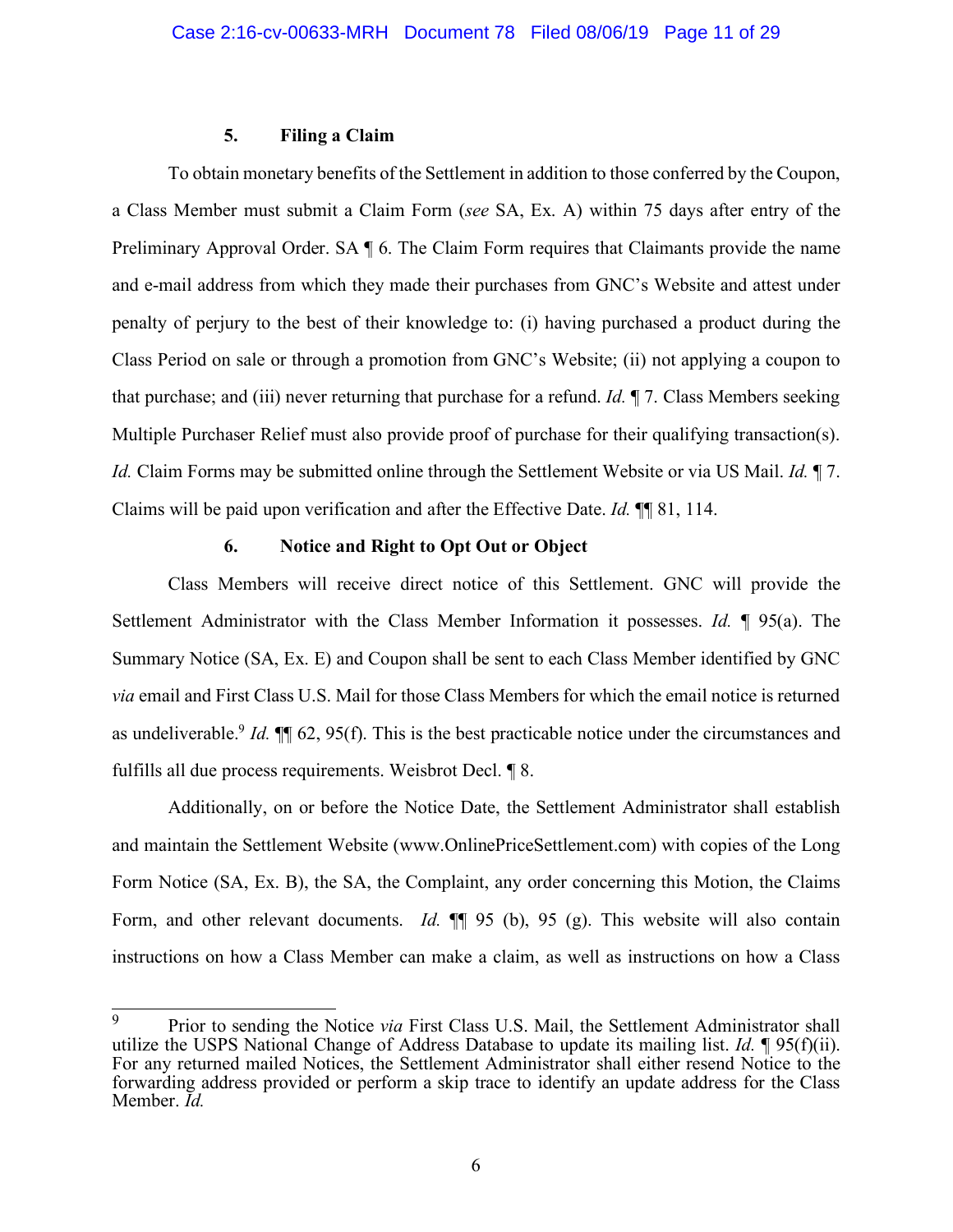#### Case 2:16-cv-00633-MRH Document 78 Filed 08/06/19 Page 12 of 29

Member can request exclusion or file an objection. *Id.* Claim Forms and Opt Out requests may be submitted online. *Id.* ¶¶ 7, 98-99.

GNC, or the Settlement Administrator at GNC's election, will provide notice of this Settlement to appropriate state and federal officials pursuant to the Class Action Fairness Act, 28 U.S.C. § 1715. *Id.* ¶ 92. Class Members will have 75 days after Preliminary Approval to submit objections to the Settlement or request to be excluded. *Id.* ¶ 36.

## **7. Representative Plaintiff Service Payments and Class Counsel's Attorneys' Fees and Expenses**

Class Counsel intend to seek an award of attorneys' fees and reimbursement of expenses from the Settlement Fund. GNC has agreed not to take a position or object to any such request up to \$1,500,000 (*i.e*. 25% of the Settlement Fund). SA ¶¶ 126, 129. In addition, Class Counsel intend to seek a Service Payment of \$5,000 for each of the named Plaintiffs. *Id.* ¶ 125.

### **II. THE CLASS SHOULD BE CONDITIONALLY CERTIFIED**

In order to effectuate the putative Settlement, Plaintiffs request certification of the Class. "At the preliminary approval stage, a court may conditionally certify the class for purposes of providing notice, leaving the final certification decision for the subsequent fairness hearing." *In re Nat'l Football League Players' Concussion Injury Litig*., 301 F.R.D. 191, 199–200 (E.D. Pa. 2014). The Court, however, must still ascertain if the proposed class satisfies the requirement of Rule  $23(a)$  and (b)(3). Accordingly, the class members must be so numerous that joinder of all members is impracticable; there must be questions of law or fact common to the entire class; the claims or defenses of the representative parties are typical of the claims or defenses of the class; and the representative parties fairly and adequately protect the interests of the class. FED. R. CIV. P. 23(a).

Additionally, common questions must "predominate over any questions affecting only individual members," and class resolution must be "superior to other available methods for fairly and efficiently adjudicating the controversy." FED. R. CIV. P. 23(b)(3). Here, each of these requirements are met.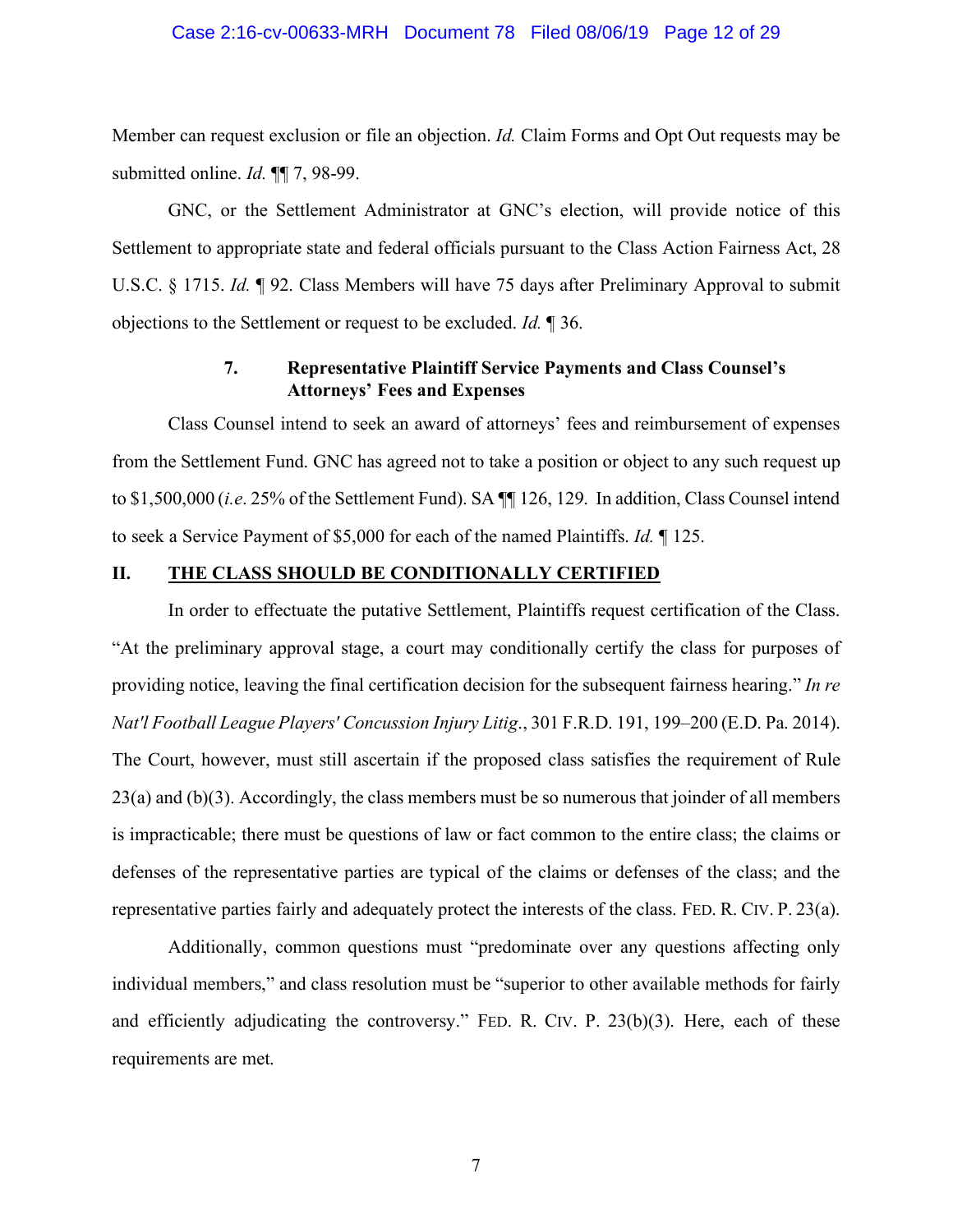#### **A. Numerosity**

The Rule 23(a)(1) numerosity requirement does not necessitate a showing that joinder is impossible, but only that joining all class members would be "impracticable," *i.e.*, difficult or inconvenient. *In re Flat Glass Antitrust Litig.*, 191 F.R.D. 472, 477 (W.D. Pa. 1999). "There is no magic minimum number necessary to satisfy the . . . numerosity requirement." *Seidman v. Am. Mobile Sys., Inc.*, 157 F.R.D. 354, 359 (E.D. Pa. 1994). When considering the number of class members necessary to satisfy the numerosity requirement, this Court has recognized that classes as small as 40 may prove sufficient. *Stewart v. Abraham*, 275 F.3d 220, 226-27 (3d Cir. 2001) (a class with more than 40 will satisfy the numerosity requirement). In addition, when considering the numerosity of the class, "[i]t is proper for the court to accept common sense assumptions in order to support a finding of numerosity." *Cumberland Farms, Inc. v. Browning-Ferris Indus.,*  Inc., 120 F.R.D. 642, 645-46 (E.D. Pa. 1988). Based on GNC's records, there are approximately 3.6 million members within the Class. Ahdoot Decl. ¶ 28. The first prong of Rule 23(a) is readily met. *Stewart*, 275 F.3d at 227 (3d Cir. 2001) (noting that if a class exceeds 40 individuals, the numerosity requirement of Rule 23(a) has been met).

### **B. Predominance and Commonality**

The Court must next determine whether questions of law and fact common to the Class are substantially similar and predominate over questions affecting the members individually. "Commonality requires the plaintiff to demonstrate that the class members 'have suffered the same injury.'" *Wal-Mart Stores, Inc. v. Dukes*, 564 U.S. 338, 349 (2011). All questions of fact and law need not be common to satisfy the rule; "[t]he commonality requirement will be satisfied if the named plaintiffs share at least one question of fact or law with the grievances of the prospective class." *Baby Neal for & by Kanter v. Casey*, 43 F.3d 48, 56 (3d Cir. 1994). The Third Circuit has a very "low threshold for commonality." *See*, *e.g.*, *Flat Glass*, 191 F.R.D. at 478; *In re Asbestos Sch. Litig.*, 104 F.R.D. 422, 429 (E.D. Pa. 1984), *aff'd in part and rev'd in part sub nom. In re Sch. Abestos Litig.*, 789 F.2d 996 (3d Cir. 1986). Similarly, "[t]he Rule 23(b)(3) predominance inquiry tests whether proposed classes are sufficiently cohesive to warrant adjudication by representation."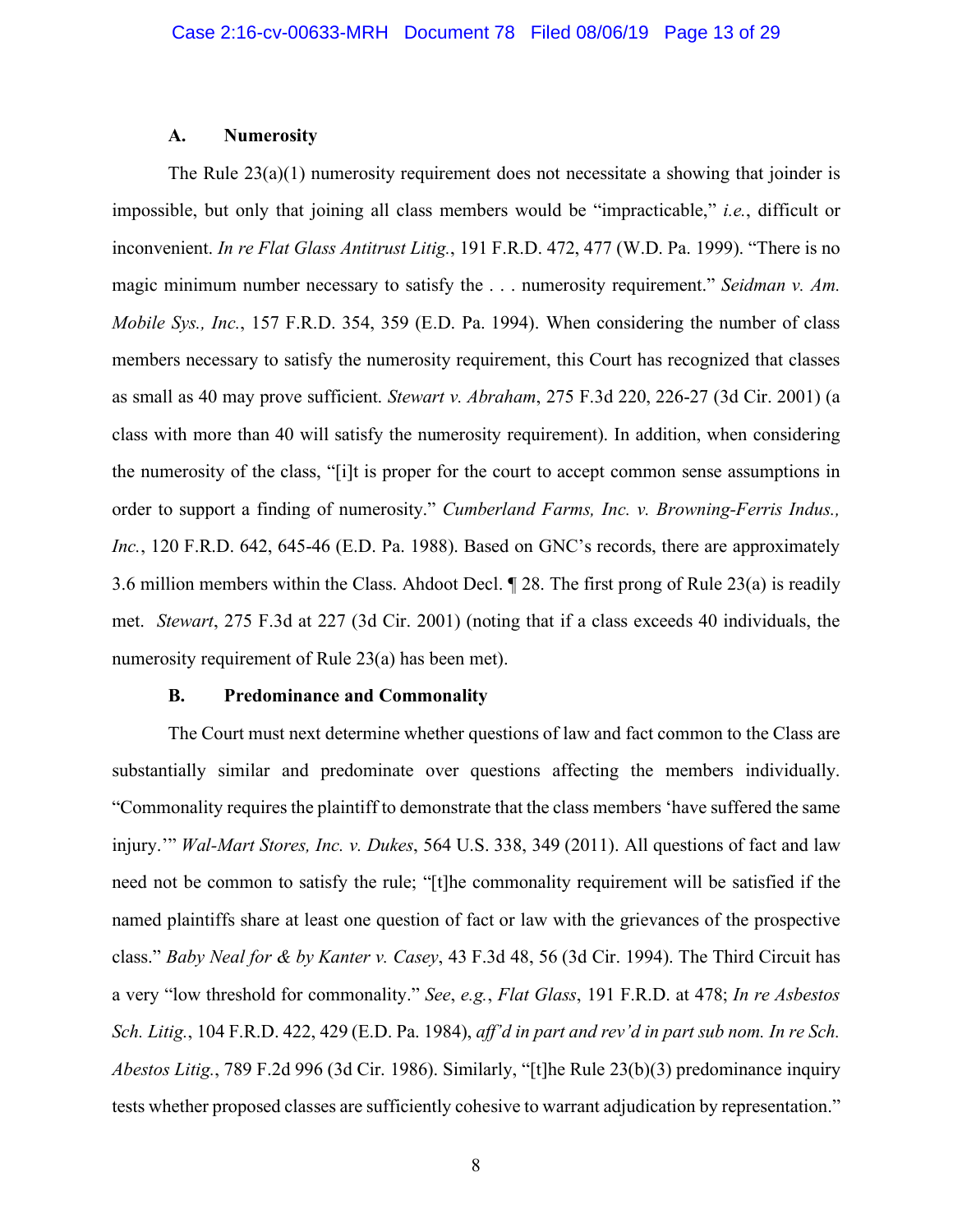#### Case 2:16-cv-00633-MRH Document 78 Filed 08/06/19 Page 14 of 29

*Amchem v. Windsor*, 521 U.S. 591, 623 (1997). Accordingly, courts often examine "commonality under Rule 23(a) together with predominance under Rule 23(b)(3)." *Abante Rooter & Plumbing, Inc. v. Alarm.com Inc*., No. 15-CV-6314-YGR, 2017 WL 1806583, at \*6 (N.D. Cal. May 5, 2017), *amended sub nom.*, 2018 WL 558844 (N.D. Cal. Jan. 25, 2018).

This case involves relatively straightforward legal claims and is based on uniform factual allegations. Each Class Member purchased goods *via* GNC's website. FAC ¶¶ 27-28, 38-39. Plaintiffs allege that GNC falsely advertised items on its website as on "sale" from GNC's "Regular Price" when the products were simply being sold for their normal, everyday pricing. *Id*. ¶¶ 40-50. And, Plaintiffs seek a class-wide determination of whether GNC's advertised sale prices were false and misleading. *Id*. ¶ 56. Here, Plaintiffs allege each Class Member was exposed to substantially similar public facing misrepresentation, which was misleading for the same reason, and was injured when they did not receive the discount advertised. Determination of Plaintiffs' claims will turn on common evidence and is capable of "one stroke" resolution. *Wal-Mart Stores, Inc*., 564 U.S. at 350.

The claims of the "proposed classes are [also] sufficiently cohesive to warrant adjudication by representation." *Amchem Prod., Inc.*, 521 U.S. at 623. The issue of whether common questions of law or fact predominate "begins, of course, with the elements of the underlying cause of action." *Erica P. John Fund, Inc. v. Halliburton Co*., 131 S. Ct. 2179, 2184 (2011). In the Third Circuit, the predominance inquiry focuses on "whether the defendant's conduct was common as to all of the class members, and whether all of the class members were harmed by the defendant's conduct." *Sullivan v. DB Investment, Inc.*, 667 F.3d 273, 298 (3d Cir. 2011). This criterion is normally satisfied when there is an essential common factual link between all class members and the defendant for which the law provides a remedy. *Lake v. First Nationwide Bank*, 156 F.R.D. 615, 625 (E.D. Pa. 1994). The legal questions identified above as "common" pursuant to Rule 23(a) and will clearly predominate over any other questions that might arise. Ahdoot Decl. ¶¶ 15-19.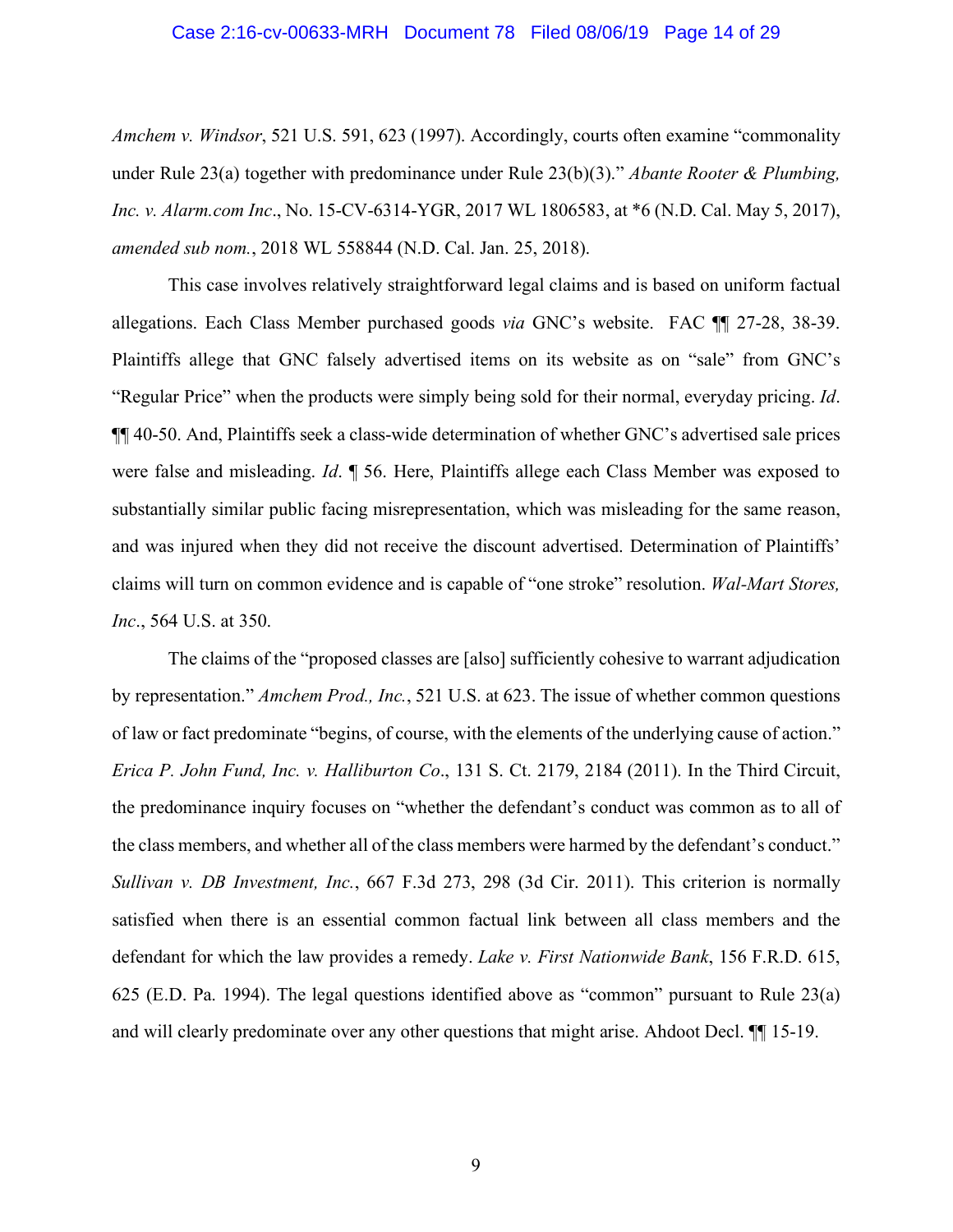#### **C. Typicality**

Plaintiffs must also establish that their claims are "typical of the claims or defenses of the class." FED. R. CIV. P. 23(a)(3). "The typicality inquiry is intended to assess ... whether the named plaintiffs have incentives that align with those of absent class members so as to assure that the absentees' interests will be fairly represented." *Baby Neal*, 43 F.3d at 57–58; *see also In re Warfarin Sodium Antitrust Litig.,* 391 F.3d 516, 531-32 (3d Cir. 2004) (finding typicality prong met where "claims of representative plaintiffs arise from the same alleged wrongful conduct").

The typicality requirement is fulfilled because Plaintiffs and the absent Class Members have the same injury, resulting from the same alleged misrepresentations: they each purchased products allegedly falsely advertised as on "sale" on GNC's Website. FAC ¶¶ 29-45. Plaintiffs are aware of no individual claim or defenses which they do not share with at least a portion of the Class. Ahdoot Decl. ¶ 31. Thus, Plaintiffs' claims sufficiently coincide with those of other Class Members.

#### **D. Adequacy**

The Third Circuit has articulated two criteria for determining adequacy of representation under Rule  $23(a)(4)$ : "[f]irst, the interests of the named plaintiffs must be sufficiently aligned with those of the absentees" and "[s]econd, class counsel must be qualified and must serve the interests of the entire class." *Georgine v. Amchem Prod., Inc*., 83 F.3d 610, 630 (3d Cir. 1996), *aff'd sub nom. Amchem Prod., Inc.*, 521 U.S. 591. Each of the Plaintiffs have litigated their respective case for over two years before settlement, are willing to assume the responsibilities as class representatives, have no disabling conflicts of interest, and intend to vigilantly protect and advance the rights of the Class. There are no fundamental conflicts of interest among Plaintiffs or Class Members, and the named-Plaintiffs do not have interests antagonistic to the Class. *See generally* Carter Decl., Gennock Decl., Harrison Decl., Kaskorkis Decl., and Styslinger Decl. Plaintiffs have also chosen competent and experienced counsel to pursue their claims, as discussed further in the next section. Ahdoot Decl. ¶¶ 35-41; Lynch Decl. ¶¶ 22-25; Kashima Decl. ¶¶ 4, 23-25; Nathan Decl.  $\P$  4-5. The Class is adequately represented.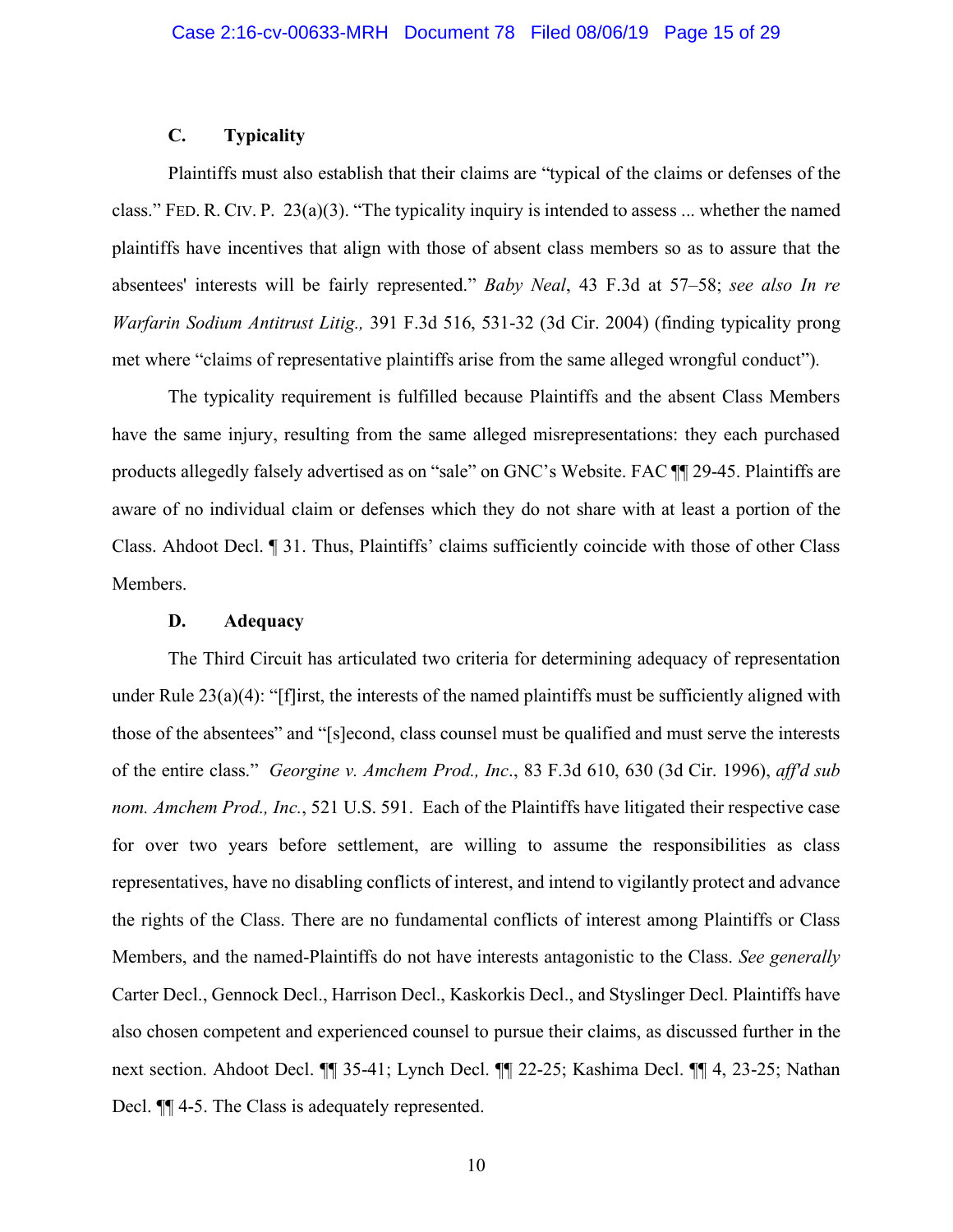#### **E. Superiority**

Rule  $23(b)(3)$  requires that class litigation is the superior method for adjudicating this dispute. Factors to be considered include: class members' interest in individually controlling litigation; the extent and nature of any litigation concerning the controversy already begun by or against class members; the desirability or undesirability of concentrating the litigation of the claims in the particular forum; and the likely difficulties in managing the class action. FED. R. CIV. P. 23(b)(3)(A)–(D). *But see Amchem*, 521 U.S. at 620 (When a court is "[c]onfronted with a request for settlement-only class certification, a district court need not inquire whether the case, if tried, would present intractable management problems ... for the proposal is that there be no trial.")

This case involves millions of Class Members, who have all been injured in a relatively small amount. The individual amounts of recovery at issue would otherwise be too small to warrant individual litigation. *Carnegie v. Household Int'l, Inc*., 376 F.3d 656, 661 (7th Cir. 2004) ("The realistic alternative to a class action is not 17 million individual suits, but zero individual suits, as only a lunatic or a fanatic sues for \$30"). But, even if the individual Class Members were inclined to seek relief, such repetitious litigation would not benefit the parties or the Court. *In re Nat'l Football League Players' Concussion Injury Litig*., 301 F.R.D. at 202 (E.D. Pa. 2014) ("If the cases filed by Plaintiffs against the NFL Parties were litigated individually, the parties could face decades of litigation and significant expense in many different state and federal courts, potentially resulting in conflicting rulings."). Therefore, Settlement of the instant case as a class action is superior to any alternative and the Class should be conditionally certified for purposes of this Settlement.

### **F. Ascertainability**

The Third Circuit also requires that a Class is ascertainable. *Byrd v. Aaron's Inc.*, 784 F.3d 154, 163 (3d Cir. 2015). In *Byrd*, the Third Circuit explained that "[t]he ascertainability inquiry is two-fold, requiring a plaintiff to show that: (1) the class is defined with reference to objective criteria; and (2) there is a reliable and administratively feasible mechanism for determining whether putative class members fall within the class definition." *Id.* The definition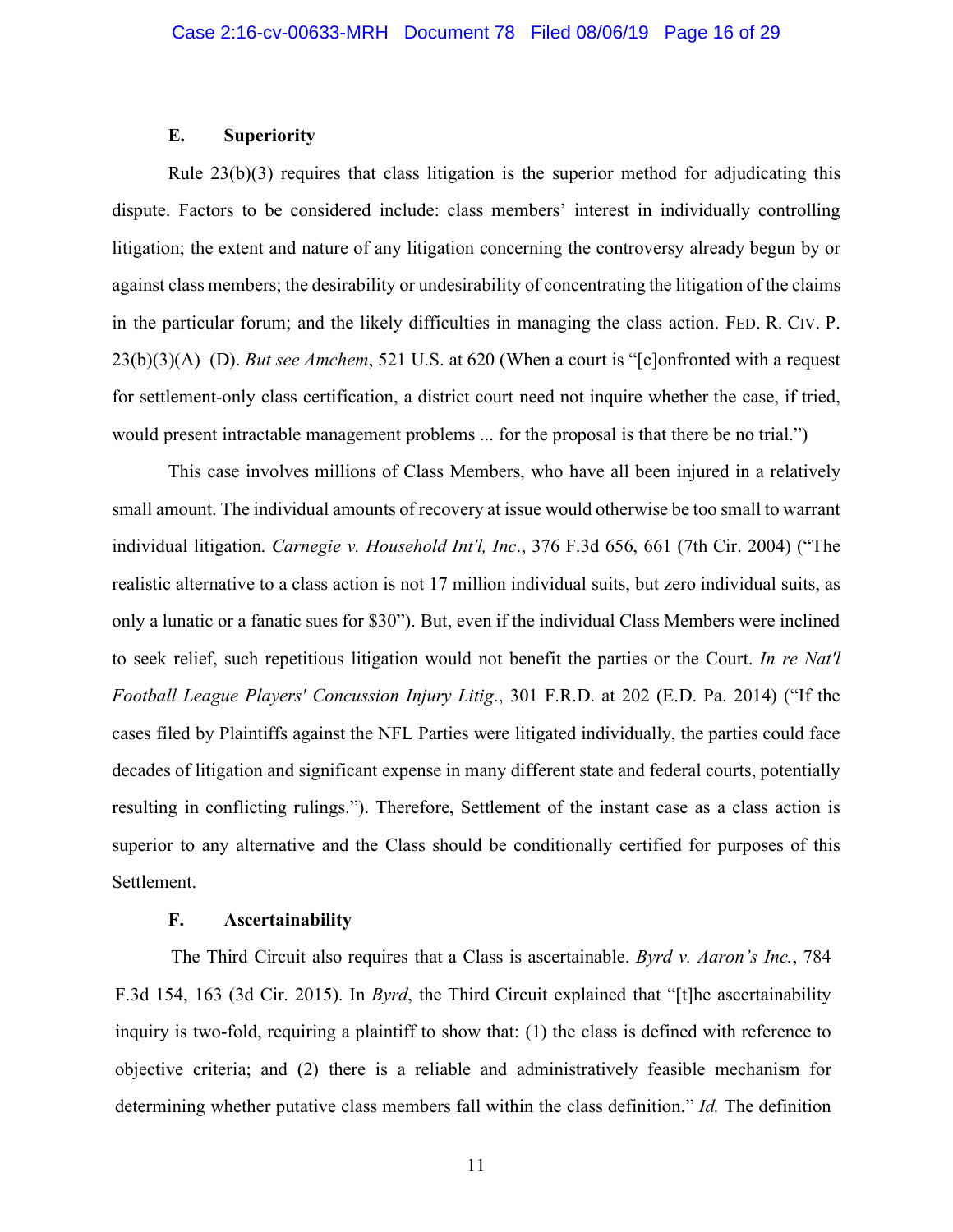#### Case 2:16-cv-00633-MRH Document 78 Filed 08/06/19 Page 17 of 29

of the Class here fulfills these requirements. GNC will provide the Class Member Information necessary to determine who made a qualifying purchase(s). SA  $\P$  95(a). This allows for an objective method of verifying which persons falls within the definition of the Class.

#### **III. THE PROPOSED SETTLEMENT IS FAIR, REASONABLE, AND ADEQUATE**

### **A. Standard for Preliminary Approval of the Settlement**

"[S]ettlement of litigation is especially favored by courts in the class action setting." *In re Ins. Brokerage Antitrust Litig*., 297 F.R.D. 136, 144 (D.N.J. 2013) (citations omitted). The procedure for review of a proposed class action settlement is a well-established two-step process – preliminary and final approval – that was recently codified under amended Rule 23(e). Fed. R. Civ. P. 23(e)(1)-(2) (eff. Dec. 1, 2018); *see also Gates v. Rohm & Haas Co.*, 248 F.R.D. 434, 438-39 (E.D. Pa. 2008); *In re Auto. Refinishing Paint Antitrust Litig.*, MDL No. 1426, 2004 WL 1068807, at \*1-2 (E.D. Pa. May 11, 2004); *In re Prudential Ins. Co. of Am. Sales Practices Litig.*, 962 F. Supp. 450, 562 (D.N.J. 1997). When deciding preliminary approval, a court does not conduct a "definitive proceeding on the fairness of the proposed settlement[.]" *In re Mid-Atl. Toyota Antitrust Litig.*, 564 F. Supp. 1379, 1384 (D. Md. 1983). That definitive determination must await the final hearing, at which the fairness, reasonableness, and adequacy of the settlement are more fully assessed. *In re Linerboard Antitrust Litig.*, 292 F. Supp. 2d 631, 638 (E.D. Pa. 2003).

Before the Court can grant preliminary approval and direct notice to the class, a plaintiff must "show[] that the court will likely be able to  $\ldots$  approve the proposal under Rule 23(e)(2)[.]" Fed. R. Civ. P. 23(e)(1)(B) (eff. Dec. 1, 2018). Approval under amended Rule 23(e)(2) requires that the settlement be fair, reasonable, and adequate, taking into consideration the following factors: (1) whether "the class representatives and class counsel have adequately represented the class"; (2) whether the settlement "was negotiated at arm's length"; (3) whether "the relief provided for the class is adequate"; and (4) whether the settlement "treats class members equitably relative to each other." *Id*. (e)(2)(A)-(D). There is, not surprisingly, overlap between the 2018 amendment's fairness, reasonableness, and adequacy considerations and those set out in the Third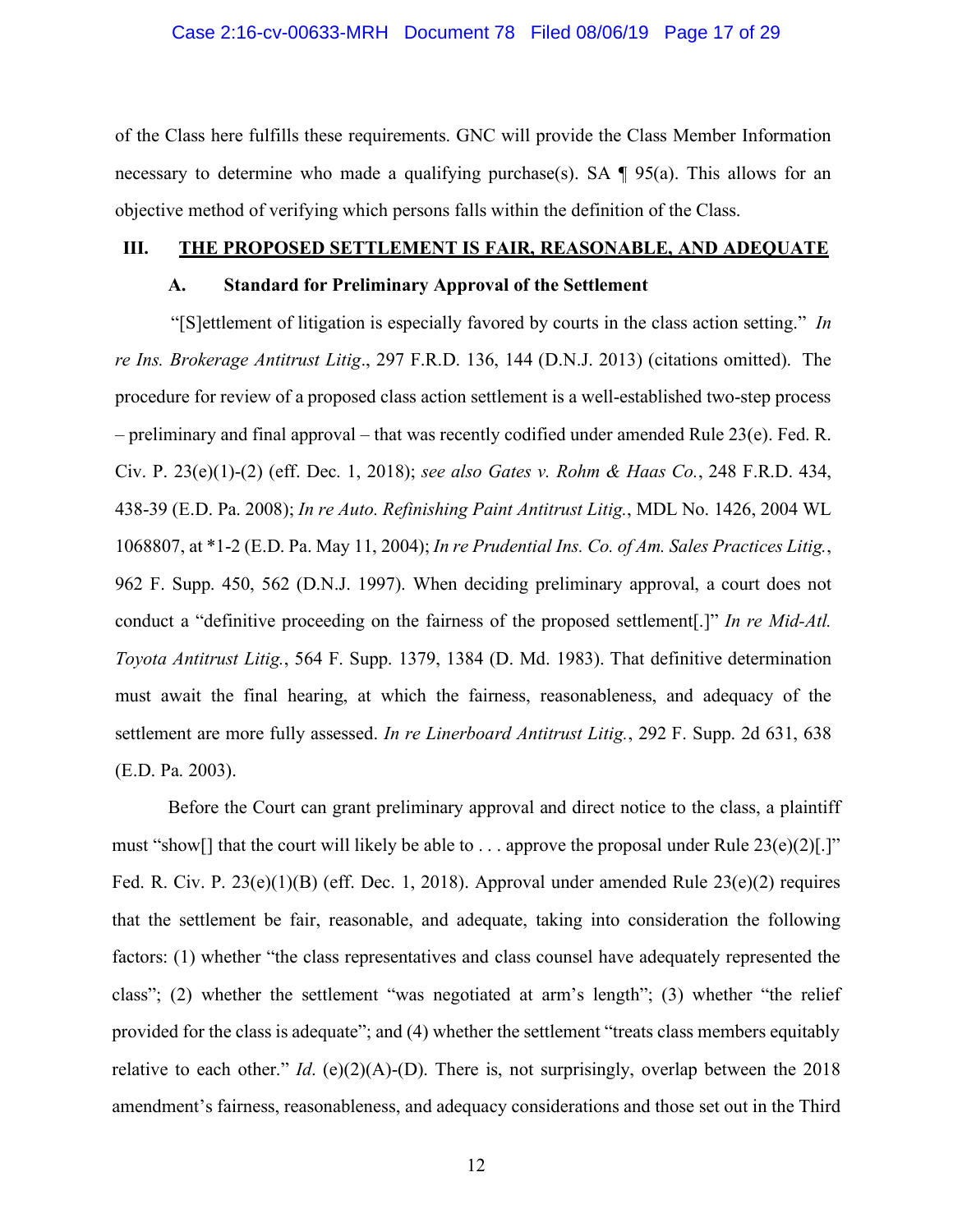#### Case 2:16-cv-00633-MRH Document 78 Filed 08/06/19 Page 18 of 29

Circuit test in *Girsh v. Jepson*, 521 F.2d 153, 157 (3d Cir. 1975). <sup>10</sup> Amended Rule 23(e)(2), however, establishes a uniform set of core approval factors that the Advisory Committee Note states "should always matter to the decision" of the district court as to whether to approve the proposal. Fed. R. Civ. P. 23(e)(2) advisory committee's note to 2018 amendment. Plaintiffs, therefore, will predominantly address the amended Rule 23(e) factors now and fully address each of the *Girsh* factors in their motion for final approval of the Settlement.

Generally, a court's "first and primary concern is whether there are any obvious deficiencies that would cast doubt on the proposed settlement's fairness." *In re Nat'l Football League Players' Concussion Injury Litig.*, 301 F.R.D. 191, 198 (E.D. Pa. 2014), *final approval aff'd*, 821 F.3d 410 (3d. Cir. 2016). "A settlement falls within the range of possible approval," if there is a conceivable basis for presuming that the standard applied for final approval—fairness, adequacy, and reasonableness—will be satisfied." *Silvis v. Ambit Energy L.P*, No. 14-5005, 2018 WL 1010812, at  $*6$  (E.D. Pa. Feb. 22, 2018). After making such findings, a settlement agreement is entitled to a presumption of fairness and should be preliminarily approved. *See Gates*, 248 F.R.D. at 439; *In re Gen. Motors Corp. Pick-Up Truck Fuel Tank Prod. Liab. Litig.*, 55 F.3d 768, 785 (3d Cir. 1995); *In re Am. Invs. Life Ins. Co. Annuity Mktg. & Sales Practices Litig.*, 263 F.R.D. 226, 238 (E.D. Pa. 2009). Ultimately, "[t]he decision of whether to approve a proposed settlement of a class action is left to the sound discretion of the district court." *Girsh*, 521 F.2d at 156.

As discussed below, the Settlement, which provides Class Members with valuable monetary relief and savings, is entitled to a presumption of fairness because the negotiations

<sup>&</sup>lt;sup>10</sup> The factors considered for final approval of a class settlement as "fair, reasonable and adequate" include: "(1) the complexity, expense and likely duration of the litigation  $\dots$ ; (2) the reaction of the class to the settlement . . . ; (3) the stage of the proceedings and the amount of discovery completed  $\dots$ ; (4) the risks of establishing liability  $\dots$ ; (5) the risks of establishing damages  $\dots$ : (6) the risks of maintaining the class action through trial  $\dots$ ; (7) the ability of the defendants to withstand a greater judgment; (8) the range of reasonableness of the settlement fund in light of the best possible recovery . . . ; [and] (9) the range of reasonableness of the settlement fund in light of all the attendant risks of litigation[.]" *Id.* (ellipses in original); *In re Warfarin Sodium Antitrust Litig.*, 391 F.3d 516, 534-35 (3d Cir. 2004); *Prudential*, 962 F. Supp. at 562.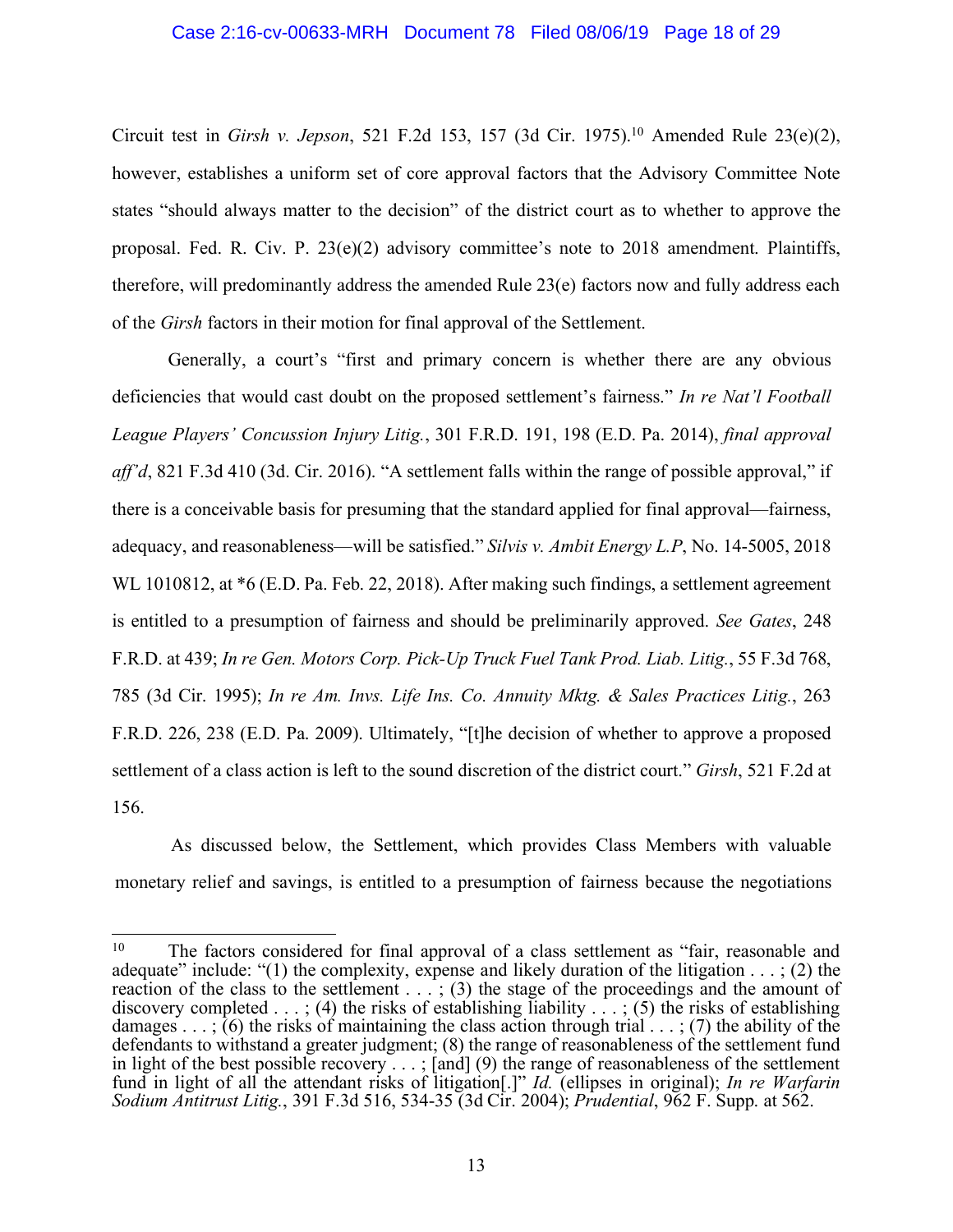#### Case 2:16-cv-00633-MRH Document 78 Filed 08/06/19 Page 19 of 29

occurred at arm's-length over a period of many months, supervised by an experienced neutral mediator; Class Counsel are experienced in this type of complex litigation; the Parties were wellinformed of the strengths and weakness of each side's positions as a result of significant discovery; and the Settlement treats Class Members equitably relative to each other.

## **B. The Adequacy of Class Counsel and Representative Plaintiffs Supports Preliminary Approval**

"A presumption of fairness, adequacy, and reasonableness may attach to a class settlement reached in arm's-length negotiations between experienced, capable counsel after meaningful discovery." *Wal-Mart Stores, Inc. v. Visa U.S.A., Inc.,* 396 F.3d 96, 116 (2d Cir. 2005) (*quoting* Manual for Complex Litigation (Third) § 30.42 (1995)) (internal quotations marks omitted). Indeed, the "the discovery and other investigations that the parties have undertaken render them sufficiently informed to make a determination about the fairness of a settlement." *Delandro v. Cty. of Allegheny*, No. CIV.A. 06-927*,* 2011 WL 2039099, at \*12 (W.D. Pa. May 24, 2011). Thus, "the Court should not without good cause substitute its judgment for [counsel's]." *Boyd v. Bechtel Corp*., 485 F. Supp. 610, 622 (N.D. Cal. 1979).

Nothing suggests that Class Counsel's recommendation of Settlement is unreasonable. Class Counsel has extensive class action experience. Ahdoot Decl. ¶¶ 35-41 & Ex. A; Lynch Decl.  $\P\P$  22-25 & Ex. 1; Kashima Decl.  $\P\P$  4, 23-25 & Ex. A; Nathan Decl.  $\P\P$  4-5 & Ex. A. Additionally, Class Counsel had secured a sample of the transaction information from GNC's Website that enabled Counsel to both weigh the likely success of Plaintiffs' claims and estimate individual damages associated with Plaintiffs' claims. Ahdoot Decl. ¶ 7; Lynch Decl. ¶ 6. Based on this experience, and information gleaned from discovery in this case, Class Counsel was able to negotiate a substantial recovery for the Class.

The Representative Plaintiffs have demonstrated their adequacy in selecting well-qualified Class Counsel, monitoring the Litigation, and participating in discovery. Ahdoot Decl. ¶ 31; Lynch Decl. ¶ 18. Thus, this factor weighs in favor of granting preliminary approval.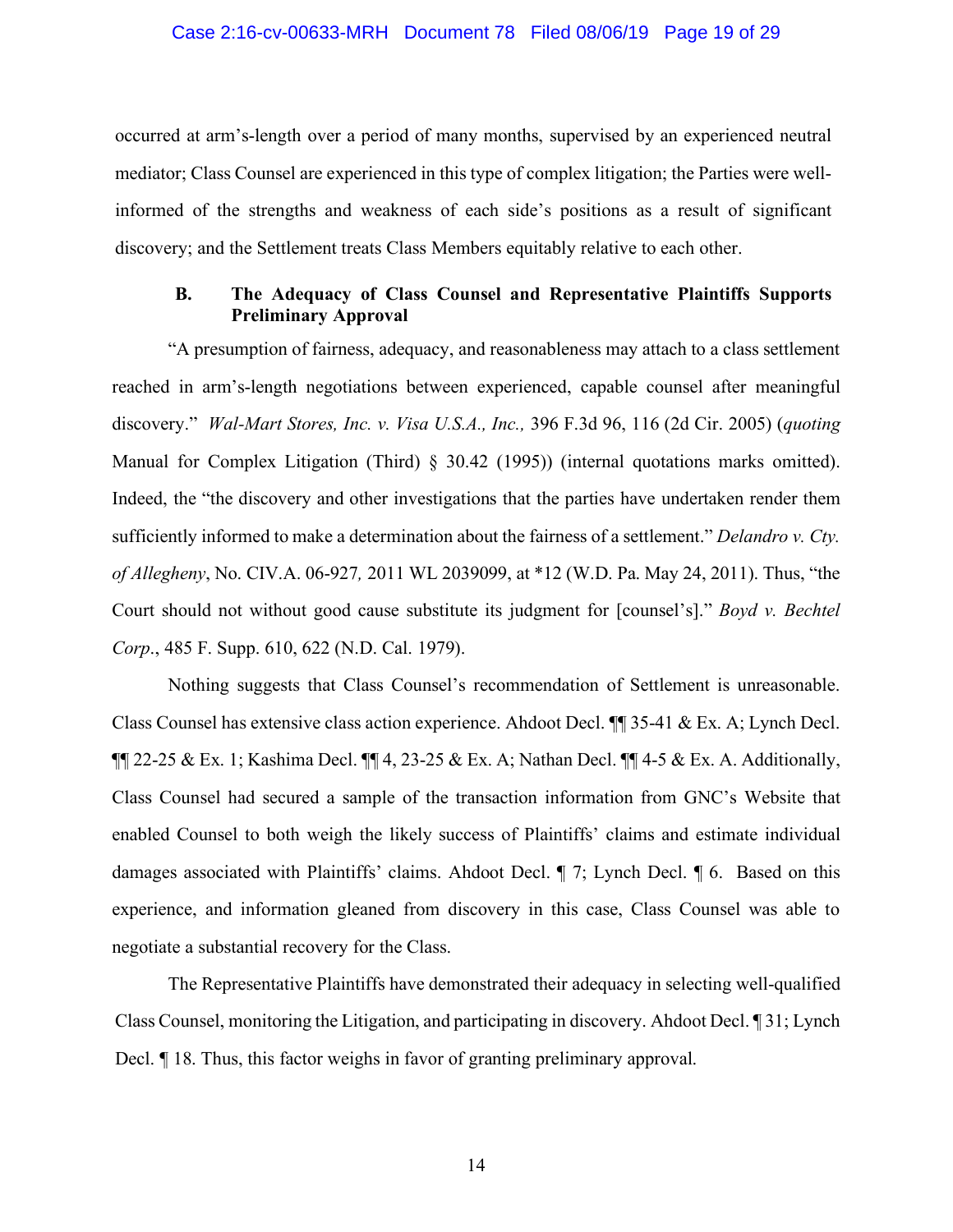#### **C. The Negotiation Process Supports Preliminary Approval**

Settlements that result from arm's-length negotiations between experienced counsel are generally entitled to deference from the court. *In re Auto. Refinishing Paint Antitrust Litig*., 2003 WL 23316645, at \*6; *Linerboard*, 292 F. Supp. 2d at 640 (holding that "[a] presumption of correctness is said to attach to a class settlement reached in arms-length negotiations between experienced, capable counsel"). This deference reflects an understanding that vigorous negotiations between seasoned counsel protect against collusion and advance the fairness considerations of Rule 23(e). *In re Orthopedic Bone Screw Prods. Liab. Litig.*, 176 F.R.D. 158, 184 (E.D. Pa. 1997) (concluding that the settlement was the product of "good faith, arms' length negotiations[,]" which eliminated "the risk that a collusive settlement agreement may [have been] reached").

As discussed above, the Settlement is the result of good faith, arm's length negotiations between Class Counsel and GNC's counsel with two mediations occurring approximately seven months apart with experienced mediator Carole Katz. Although a settlement was not reached during the mediations, the parties continued to negotiate in good faith with the assistance of mediator Katz. Class Counsel and GNC's counsel vigorously advocated their respective clients' positions in the settlement negotiations and were prepared to proceed to the class certification, summary judgment, and trial phases if no settlement was reached. Finally, Class Counsel's attorneys' fees, costs, and expenses and Service Payments were not discussed until after the Parties agreed on the material terms of the Settlement. That the Settlement was achieved through wellinformed and arm's-length negotiations weighs in favor of granting preliminary approval under Rule 23(e)(2)(B). Ahdoot Decl. ¶ 22; Lynch Decl. ¶¶ 13, 21.

### **D. The Adequacy of the Settlement Benefits in Light of the Risks of Continued Litigation Supports Preliminary Approval**

When considering whether "the relief provided for the class is adequate," Rule  $23(e)(2)(C)$ requires the Court to take into account: "(i) the costs, risks, and delay of trial and appeal; (ii) the effectiveness of any proposed method of distributing relief to the class, including the method of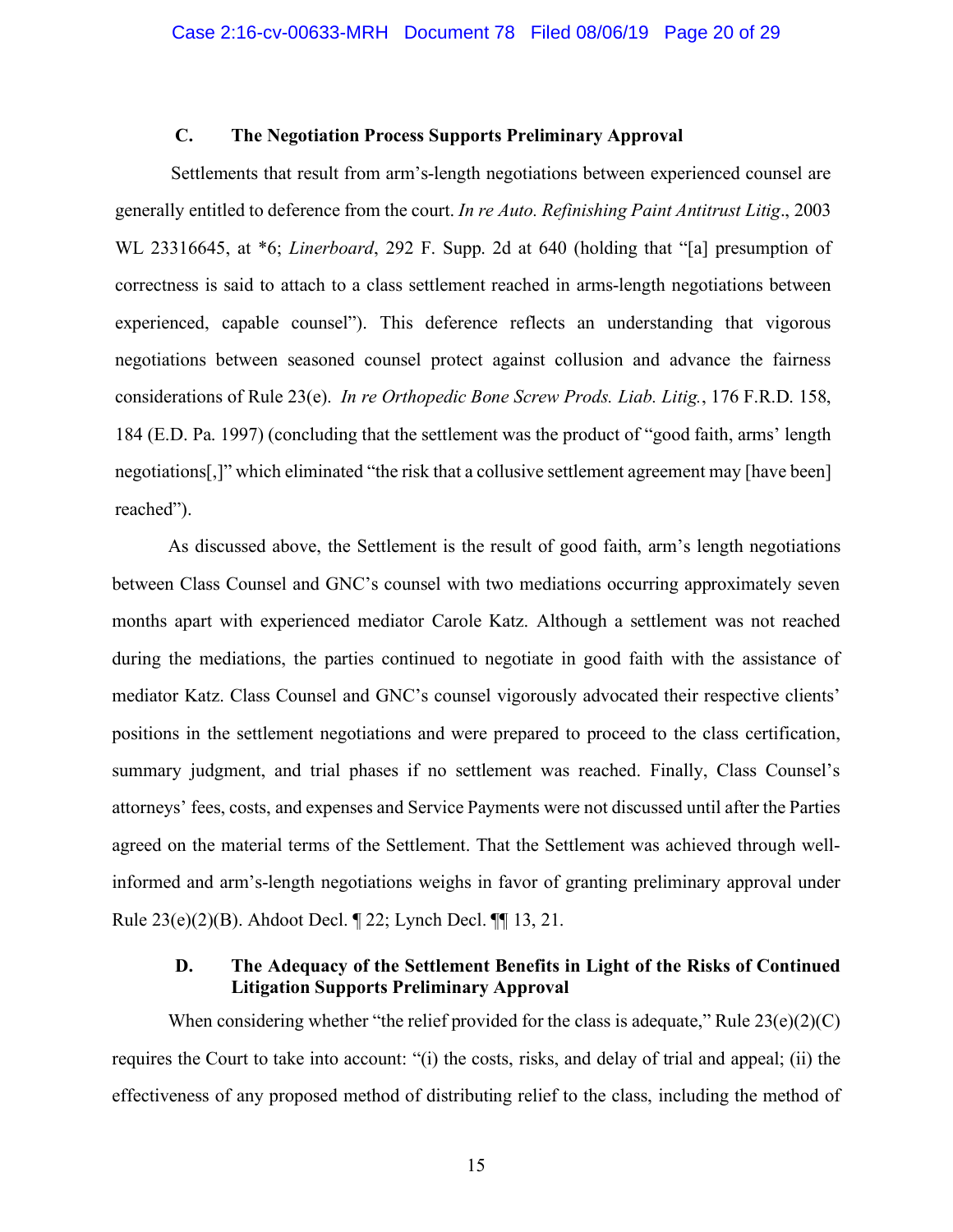#### Case 2:16-cv-00633-MRH Document 78 Filed 08/06/19 Page 21 of 29

processing class-member claims; [and] (iii) the terms of any proposed award of attorney's fees, including timing of payment[.]" Fed. R. Civ. P.  $23(e)(2)(C)(i)-(iii)$  (eff. Dec. 1, 2018).

### **1. The Relief Provided to the Class Is Substantial**

"[S]ettlement of litigation is especially favored by courts in the class action setting." *In re Ins. Brokerage Antitrust Litig*., 297 F.R.D. at 144 (*citing Gen. Motors*, 55 F.3d at 784). Here, the Settlement provides the very remedies that the Plaintiffs sought in the First Amended Complaint: *monetary relief for the alleged represented discounts* and *an actual discount of GNC's everyday pricing that they advertised*. Each Class Member is entitled to a \$30 off \$100 coupon and may claim up to two \$5 cash payments or two \$15 Vouchers. The value of this relief can increase or decrease depending on the number of claims made. Additionally, GNC has committed to take reasonable steps to ensure its comparative discount advertising on its website complies with then existing federal or California law.

The Settlement's proposed relief is proportional to damages occurred by each Class Member. A review of a sample of transactions during the Class Period revealed that the advertised discount on GNC's website was approximately 29 percent. Ahdoot Decl. ¶ 30. This is similar to the percent offered by the coupon provided to Class Members. Additionally, the average Sale Price of the transactions sampled was \$12.96. Had Class Members received the actual average 29 percent discount advertised, they would have paid approximately \$3.11 less. Accordingly, \$5 cash payments and \$15 Vouchers are a fair compromise of the Class's claims and are well within the bounds of reasonableness for a consumer class action settlement. *City of Omaha Police & Fire Ret. Sys. v. LHC Grp*., No. 6:12–1609, 2015 WL 965696, at \*7-8 (W.D. La. Mar. 3, 2015) (finding that a "7.4%–10.3% [recovery] of estimated provable damages" amounts to "a high degree of success" because "[t]he typical recovery in most class actions generally is three-to-six cents on the dollar."). Such payments are also similar to a recently approved settlement in a similar misrepresented discount case. *Russell v. Kohl's Dep't Stores*, Inc., No. EDCV151143RGKSPX,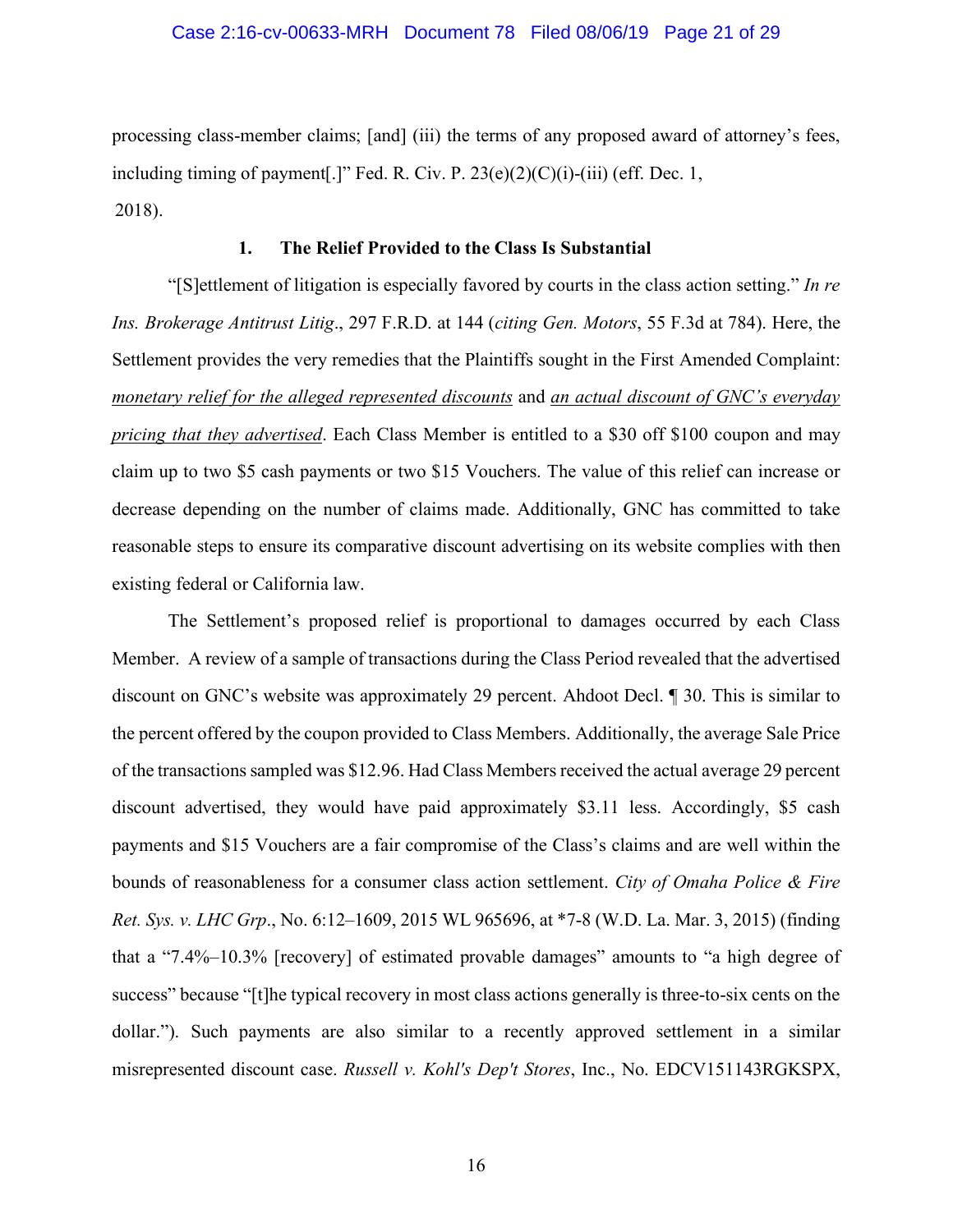#### Case 2:16-cv-00633-MRH Document 78 Filed 08/06/19 Page 22 of 29

2016 WL 6694958, at \*2-3 (C.D. Cal. Apr. 11, 2016) (providing approximately \$3,597,500 in gift cards to the class).

#### **2. The Risks of Continued Litigation Are Significant**

When evaluating the Settlement benefits, the Settlement should be weighed against the uncertainty of protracted litigation. "It can be difficult to ascertain with precision the likelihood of success at trial. The Court cannot and need not determine the merits of the contested facts and legal issues at this stage, [Citation], and to the extent courts assess this factor, it is to 'determine whether the decision to settle is a good value for a relatively weak case or a sell-out of an extraordinary strong case.'" *Misra v. Decision One Mortg. Co*., No. SACV070994, 2009 WL 4581276, at \*7 (C.D. Cal. Apr. 13, 2009).

Plaintiffs remain confident regarding their claims and the Court's class certification ruling, but concede success is not guaranteed. Should the litigation continue, Plaintiffs would have to certify a class, to maintain the class through trial, which has proven difficult in similar cases. *In re Processed Egg Prods. Antitrust Litig.*, 284 F.R.D. 249, 273 (E.D. Pa. 2012) ("Plaintiffs not only face the risk that they will not succeed in establishing liability and damages, but also the risks associated with certifying and maintain a class."); *In re CertainTeed Corp. Roofing Shingle Prods. Liab. Litig.*, 269 F.R.D. 468, 487 (E.D. Pa. 2010) ("If it would be difficult for a plaintiff to establish liability, this factor favors settlement."). Moreover, even if Plaintiffs were successful through trial in the district court, there would very likely be one or more lengthy appeals, including potentially an interlocutory appeal under Fed. R. Civ. P. 23(f). *In re Remeron End-Payor Antitrust Litig.*, No. Civ. 02-2007 FSH, 2005 WL 2230314, at \*17 (D.N.J. Sept. 13, 2005). The degree of uncertainty supports preliminary approval of the proposed Settlement Agreement. *In re Chambers Dev. Sec. Litig.*, 912 F. Supp. 822, 838 (W.D. Pa. 1995).

Even if Plaintiffs could maintain the class, their ability to prove the merits of the case present a further risk. There are a number of Courts that have been skeptical of Plaintiffs' claims,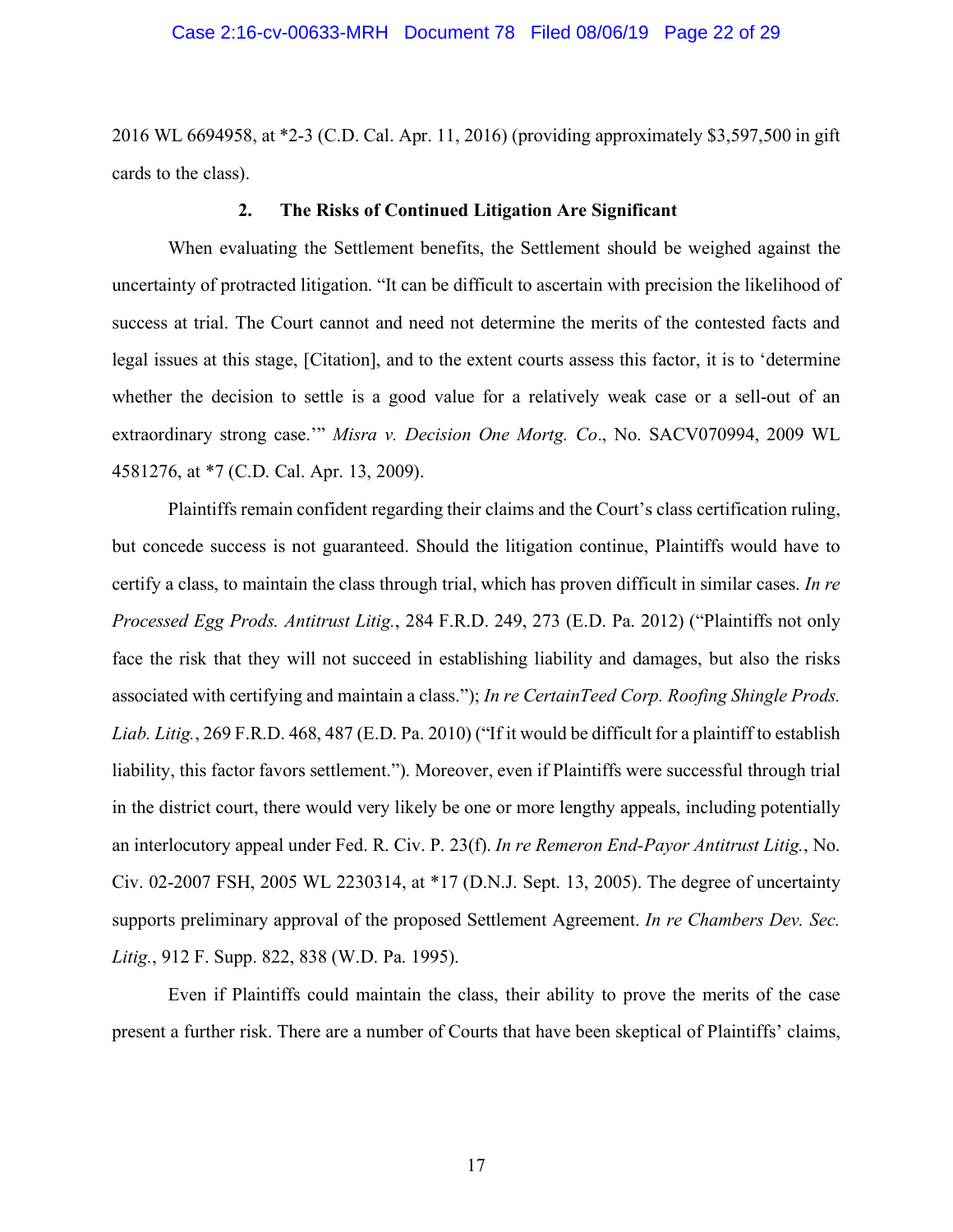#### Case 2:16-cv-00633-MRH Document 78 Filed 08/06/19 Page 23 of 29

suggesting that false discounts to do not cause any actual compensable injury.<sup>11</sup> Additionally, GNC would undoubtedly oppose the methods employed to measure the damages associated with Plaintiffs' claims. *See e.g. Chowning v. Kohl's Dep't Stores, Inc.*, No. CV1508673RGKSPX, 2016 WL 1072129, at \*10 (C.D. Cal. Mar. 15, 2016), *aff'd*, 735 F. App'x 924 (9th Cir. 2018). "The Settlement eliminates these and other risks of continued litigation, including the very real risk of no recovery after several years of litigation." *In re Nvidia Derivs. Litig*. , No. C-06-06110, 2008 WL 5382544, at \*3 (N.D. Cal. Dec. 22, 2008).

Additionally, continuing to litigate this action would incur additional expenses, coupled with considerable time to proceed through trial and post-trial motions. This litigation has already been pending for approximately three years. If Plaintiffs would continue the litigation, it would likely be additional years before this case would be prepared for trial. But even if Plaintiffs secured a favorable judgment, it would not end the dispute. Any judgment can be appealed, which will likely take further additional years. All of these facts weigh in favor of the Settlement. *See In re Linerboard Antitrust Litig*., 292 F. Supp. 2d at 642 (noting that the "protracted nature of class action antitrust litigation means that any recovery would be delayed for several years," and "substantial and immediate benefits" to class members favors settlement approval); *Slomovics v. All for a Dollar, Inc*., 906 F. Supp. 146, 149 (E.D.N.Y. 1995) (where litigation is potentially lengthy and will result in great expense, settlement is in the best interest of the class members).

#### **3. The Proposed Method of Distributing Relief to the Class Is Effective**

"Approving a plan for the allocation of a class settlement fund is governed by the same legal standard that applies to the approval of the settlement terms: the distribution plan must be 'fair, reasonable and adequate.'" *Edwards v. Nat'l Milk Producers Fed'n*, No. 11-CV-04766, 2017

 <sup>11</sup> *See*, *e.g.*, *Kim v. Carter's Inc.,* 598 F.3d 362, 365-66 (7th Cir. 2010) (dismissing a cv-756, 2014 WL 4129576, at \*4 (S.D. Ohio Aug. 19, 2014) (same); Shaulis v. Nordstrom Inc., 120 F.Supp.3d 40, 52-53 (D. Mass. 2015) (same); Belcastro v. Burberry Ltd., No. 16-cv-1080, 2017 WL 744596, at \*3-5 (S.D.N.Y. Feb. 23, 2017) (same). *But see Hinojos v. Kohl's Corp*., 718 F.3d 1098, 1103 (9th Cir. 2013), *as amended on denial of reh'g and reh'g en banc* (July 8, 2013).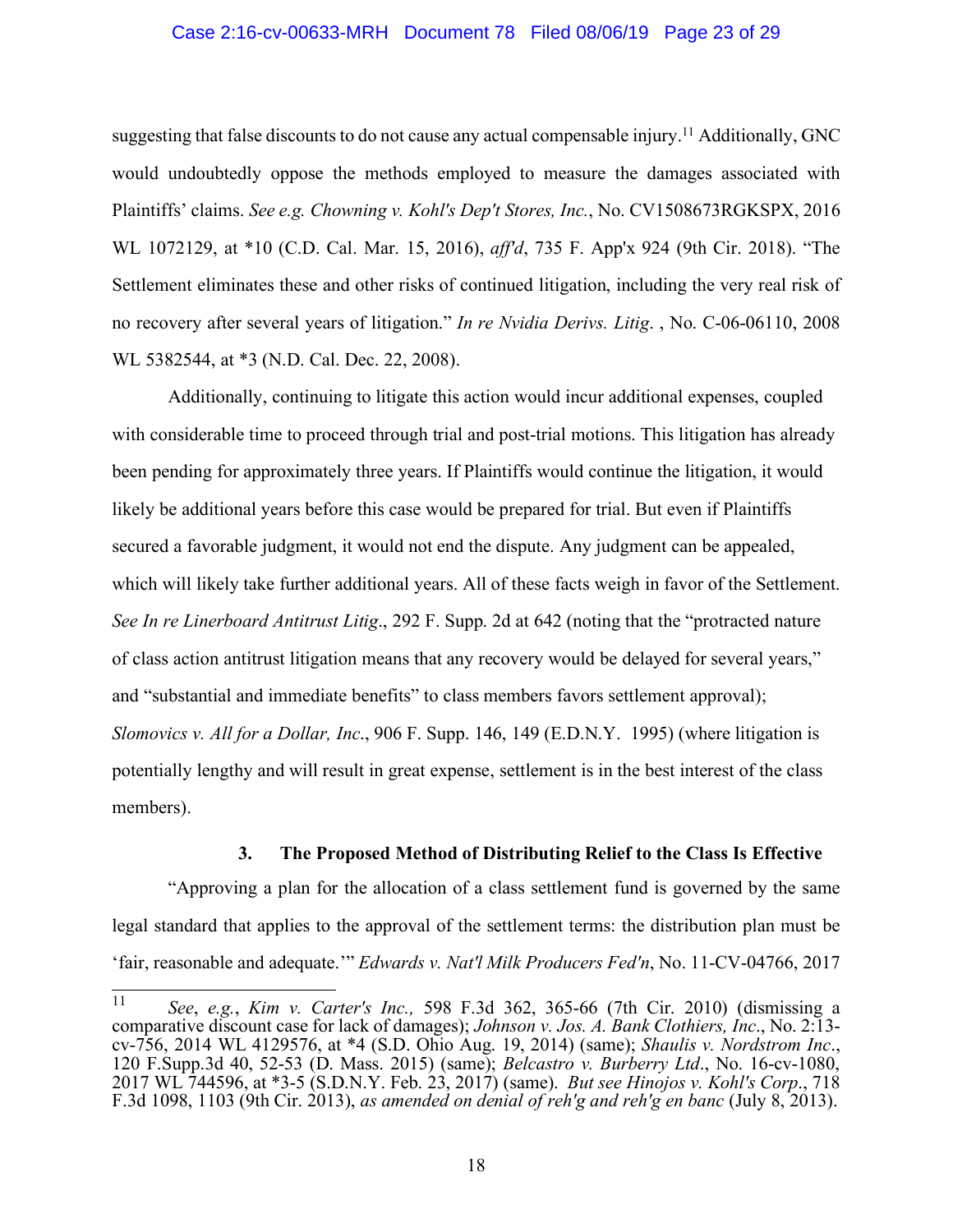#### Case 2:16-cv-00633-MRH Document 78 Filed 08/06/19 Page 24 of 29

WL 3616638, at \*4 (N.D. Cal. June 26, 2017). All Class Members receive the benefit of the Coupon without having to submit a claim. Class Members may receive the additional benefits of the Settlement *via* a clear and uncomplicated claims process. Individuals are only required to submit a simple claims form providing their name and e-mail address and attesting that they are a member of the Class. SA ¶ 7. Only those individuals who wish to claim Multiple Purchaser Relief need to provide any proof of purchase. *Id.* In return, Class Members with valid claims are provided a payment or a Voucher. *Id.* ¶ 26. This process is common to class settlements, and has been approved in other consumer class actions. *Hanlon v. Aramark Sports, LLC*, CIV.A. 09-465, 2010 WL 374765, at  $*7$  (W.D. Pa. Feb. 3, 2010) (approving claims process that resulted in voucher payments to class members); *Palamara v. Kings Fam. Restaurants*, CIV. A. 07-317, 2008 WL 1818453, at \*6 (W.D. Pa. Apr. 22, 2008) (same); *Rougvie v. Ascena Retail Group, Inc.*, CV 15- 724, 2016 WL 4111320, at \*23 (E.D. Pa. July 29, 2016) (approving settlement giving class members a choice between a voucher award or cash award).

Moreover, the Settlement envisions a *pro rata* distribution of any unallocated funds to the participating Class Members to prevent any reversion of Settlement Funds to GNC. *In re Baby Products Antitrust Litig.*, 708 F.3d 163, 172 (3d Cir. 2013) ("Reversion to the defendant risks undermining the deterrent effect of class actions by rewarding defendants for the failure of class members to collect their share of the settlement."). Any unclaimed residual funds are provided to a non-profit recipient who works to prevent the same type of misrepresentations at issue here. *See* https://www.nclc.org/ (last visited August 1, 2019); *In re Baby Prods.*, 708 F.3d at172 (non-profit distributions "more closely tailor the distribution to the interests of class members, including those absent members who have not received individual distributions" when compared to settlements where excess settlement funds escheat to the state). This ensures that the maximum amount of the Settlement Fund is distributed to the Class. Newberg on Class Actions § 12:28 (5th ed. 2015) ("as a general matter, 'a court's goal in distributing class action damages is to get as much of the money to the class members in as simple a manner as possible'").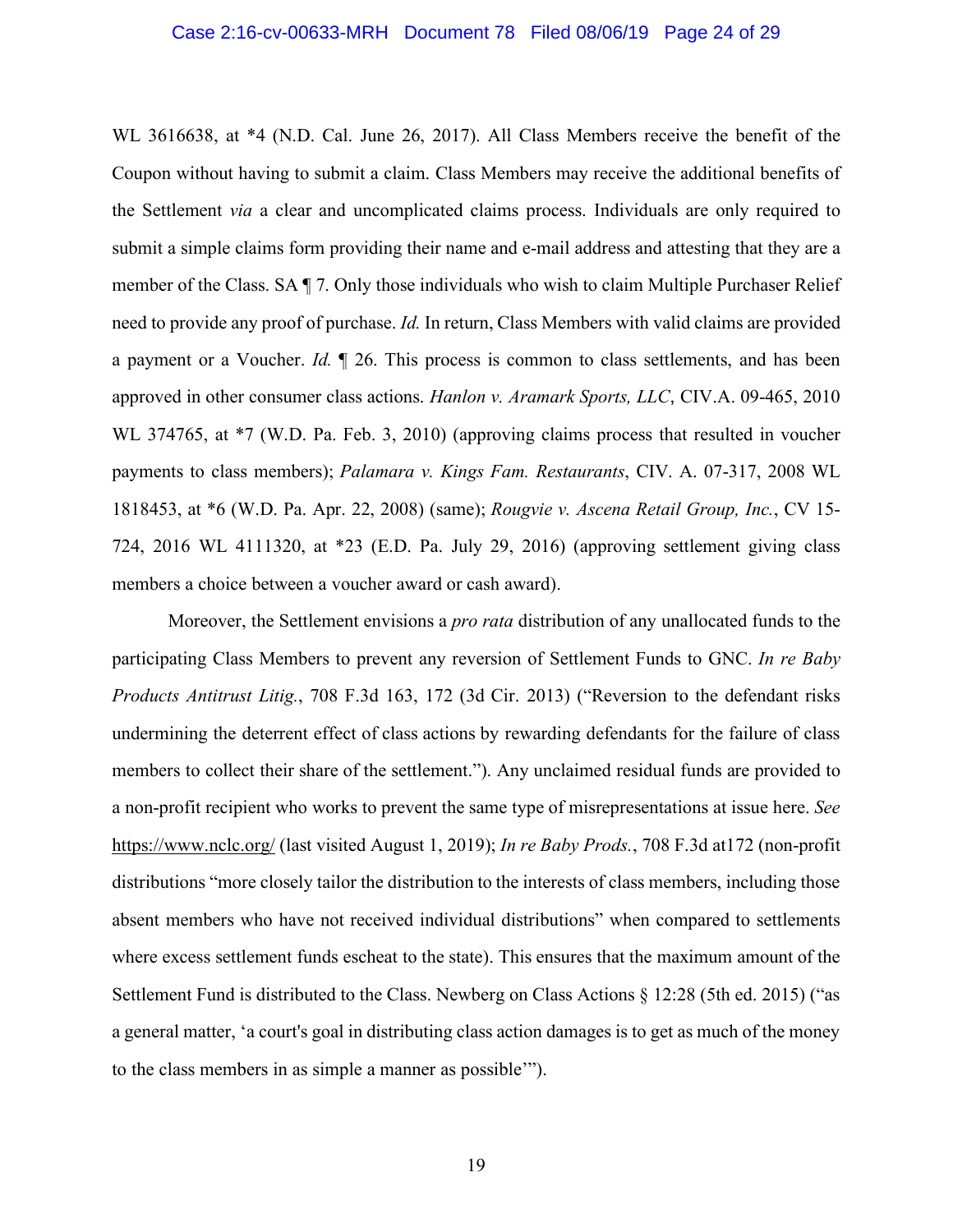### **4. Class Counsel's Request for Attorneys' Fees, Expenses, and Costs Will Be Subject to Approval by the Court**

In discharging its duty to determine the fairness of attorneys' fees in a class action settlement, the Court's primary concern is to ensure that the process of negotiation leading to the fee has "adequately protected the class from the possibility that class counsel were accepting an excessive fee at the expense of the class." *Staton v. Boeing Co*., 327 F.3d 938, 977 (9th Cir. 2003). The amount of attorneys' fees and costs that Class Counsel intends to request is approximately 25 percent of the benefits to be received by the Class, demonstrating that the fee and cost award to be requested will not be extraordinary. In the Third Circuit, "[t]he percentage-of-recovery method is 'generally favored' in cases involving a common [settlement] fund...." *In re Ravisent Techs., Inc. Sec. Litig*., No. CIV.A.00-CV-1014, 2005 WL 906361, at \*10 (E.D. Pa. Apr. 18, 2005) *citing In re Cendant Corp. PRIDES Litig*., 243 F.3d 722, 732 (3d Cir. 2001). And Courts within the Third Circuit "have typically awarded attorneys' fees of 30% to 35% of the recovery, plus expenses." *Id.* at \*11. At the time of the Fairness Hearing, Class Counsel will request that the Court award fees based upon the value of the benefits achieved in the proposed Settlement and will present their time and expense declarations to allow for a cross-check under the lodestar/multiplier method.

The Service Payments that GNC have agreed to pay to each Plaintiff, upon court approval, are likewise well within the customary range of awards in cases of this magnitude and are not extraordinary. Courts "'routinely approve incentive awards to compensate named plaintiffs for the services they provided and the risks they incurred during the course of the class action litigation.'" *Cullen v. Whitman Med. Corp*., 197 F.R.D. 136, 145 (E.D. Pa. 2000). Here, a \$5,000 award is not unreasonable. *Brown v. Rita's Water Ice Franchise Co. LLC*, 242 F. Supp. 3d 356, 372 (E.D. Pa. 2017). Incentive awards typically range from \$5,000 to \$10,000. *Huffman v. Prudential Ins. Co. of Am*., No. 2:10-CV-05135, 2019 WL 1499475, at \*8 (E.D. Pa. Apr. 5, 2019). Accordingly, an incentive award "of \$ 5,000 is at the low end of the typical range." *Id.* at \*9. Nonetheless, at the Fairness Hearing, Plaintiffs will supply declarations establishing that Plaintiffs contributed value to the resolution of the case and that the requested Service Payments are reasonable.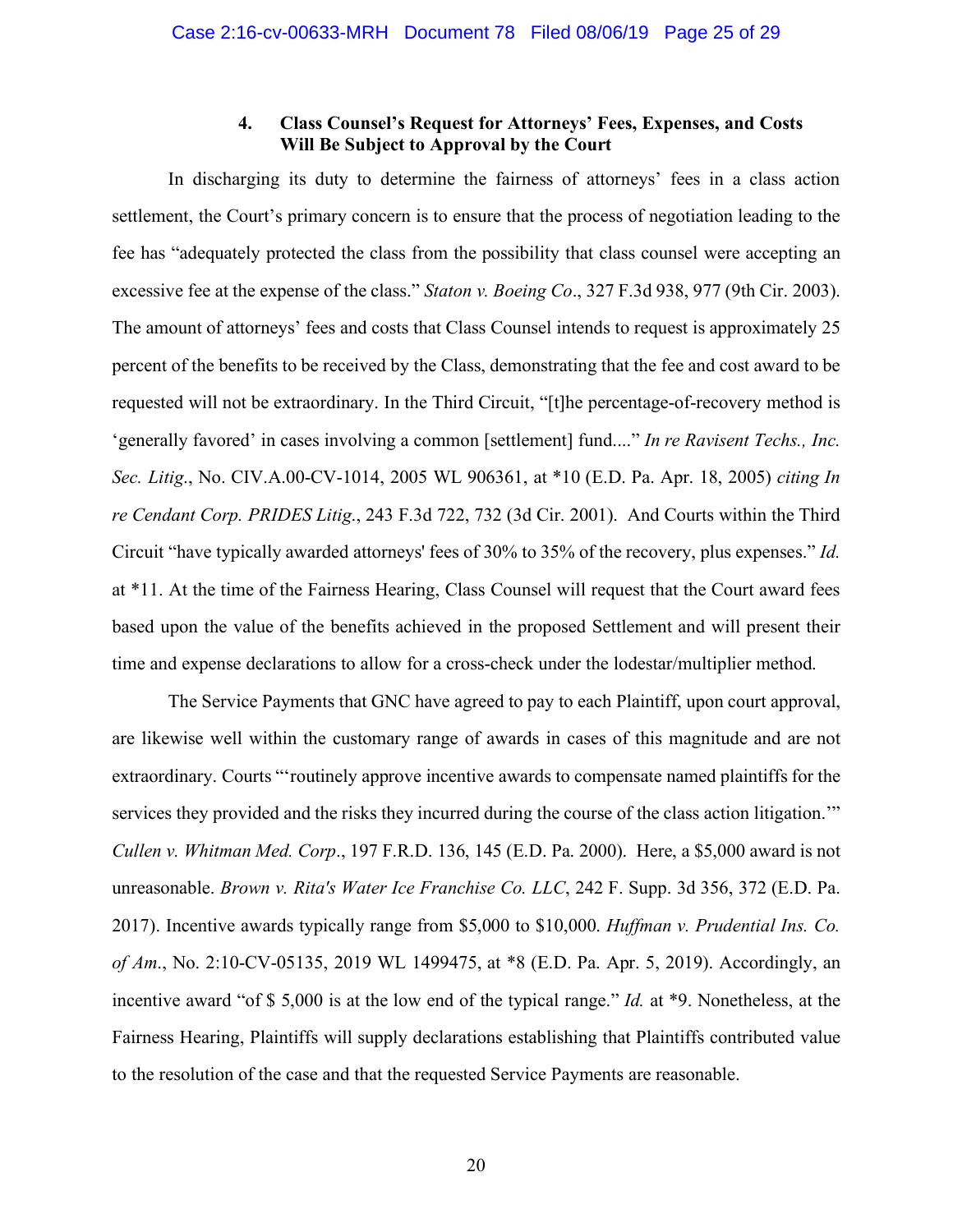#### Case 2:16-cv-00633-MRH Document 78 Filed 08/06/19 Page 26 of 29

The Settlement is not conditioned on the Court's approval of either Class Counsel's fee request or Plaintiffs' Service Payments. Any payment of any attorney's fees or Service Payments will only occur upon the payment of funds to the Settlement Administrator for distribution to the Class. Here, any payment to Class Counsel and Plaintiffs are aligned with that of the Class.

### **E. That Class Members Are Treated Equitably Relative to Each Other Supports Preliminary Approval**

The Settlement does not improperly discriminate between any segments of the Class. FED. R. CIV. P.  $23(e)(2)(C)$ . Each Class Member is entitled to the same relief calculated based on the same formula. Indeed, the only variation between Class Members' recovery is a function of the amount of their purchase or number of qualifying products purchased during the Class Period (*i.e.* Single Purchaser v. Multiple Purchaser Relief). SA ¶ 26. Given that both restitution and damages accrued by Class Members would be logically proportional to the number of products purchased and the price of those products, the payment formula forwarded in the SA is both rationally based and directly related to the claims asserted. *In re Omnivision Techs., Inc*., 559 F. Supp. 2d 1036, 1045 (N.D. Cal. 2008) ("It is reasonable to allocate the settlement funds to class members based on the extent of their injuries or the strength of their claims on the merits."). The equal treatment of each Class Member further demonstrates that the proposed settlement is fair and reasonable.

The Settlement was a product of extensive arm's length negotiations, and involved counsel experienced in class litigation. It provides the Class meaningful relief, likely more than that which could have been achieved at trial. The Settlement does not suffer any obvious deficiencies. It is for these reasons that Plaintiffs request that the Settlement be preliminarily approved.

## **IV. THE PROPOSED NOTICE WILL ADEQUATELY APPRISE THE CLASS OF THEIR RIGHTS UNDER THE SETTLEMENT**

Should the Court grant preliminary approval, due process requires the best notice practicable, reasonably calculated under the circumstances to apprise a class member of the settlement and to give that class member a chance to be heard. FED. R. CIV. P. 23 (e)(1)(B). The parties have agreed to retain an experienced class notice and claims administrator: the Angeion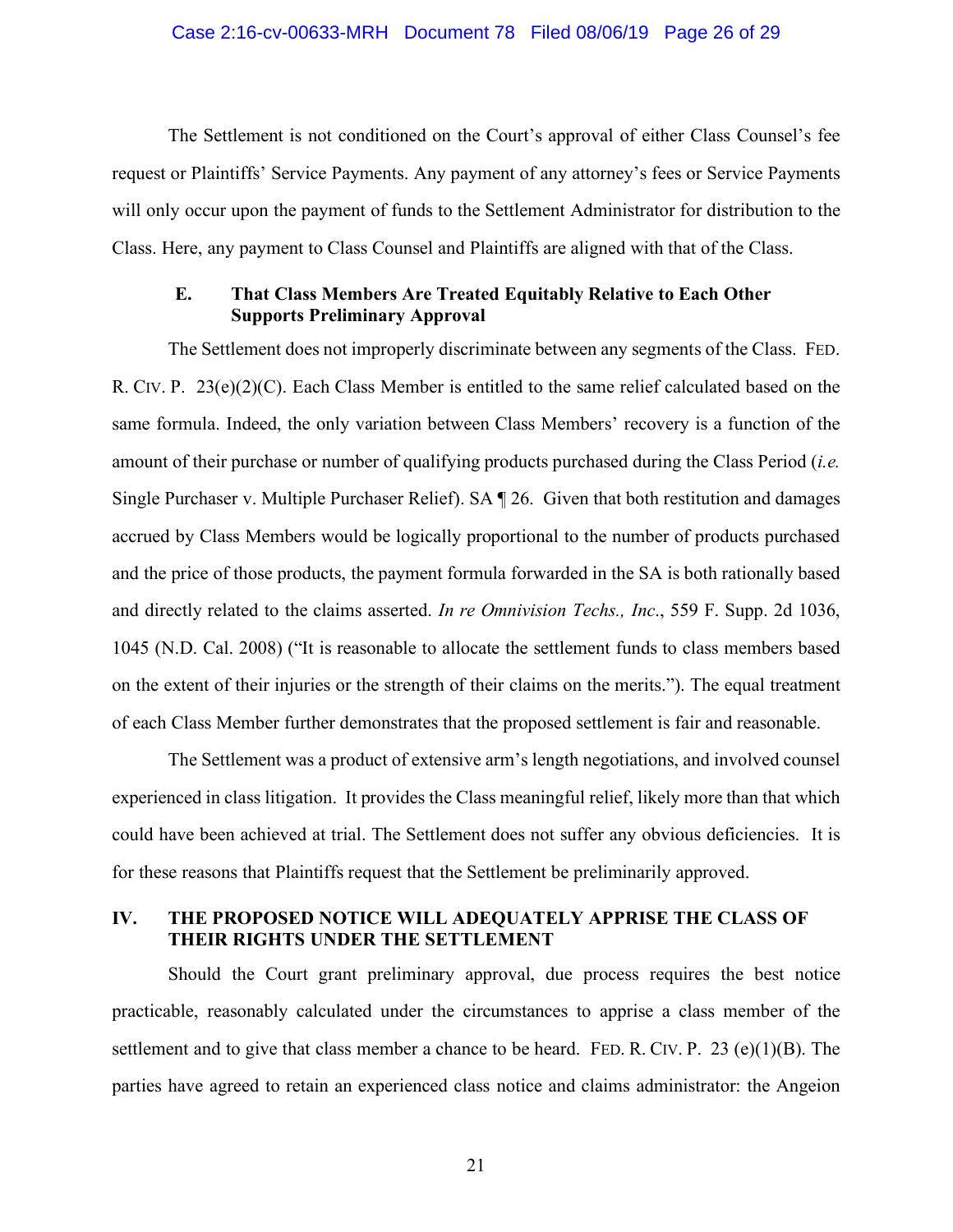#### Case 2:16-cv-00633-MRH Document 78 Filed 08/06/19 Page 27 of 29

Group. *See generally* Weisbrot Decl. ¶¶ 1-7. The proposed Notice plan provides for direct and individual notice and the content of the notice allows the Class to make an educated decision regarding this Settlement.

Rule  $23(c)(2)(B)$  provides that for Rule  $23(b)(3)$  classes, the Court "must direct to class" members the best notice that is practicable under the circumstances, including individual notice to all members who can be identified through reasonable effort." Collectively, the Notice regime described above is predicted to directly reach a vast majority (if not all) of the Class. Weisbrot Decl. ¶¶ 19, 28.

The proposed Notice plan is based on a similar regime that was previously approved in similar cases. *Minter v. Wells Fargo Bank*, N.A., 283 F.R.D. 268, 273-76 (D. Md. May 22, 2012) (approving class notice by direct mail, even absent email); *Robinson v. Fountainhead Title Grp. Corp*., No. WMN–03–3106, 2009 WL 2842733 \*1 (D. Md., Sep. 4, 2009) (direct mailed notice with additional notice on website satisfied Rule 23 without supplement publication notice). And given that this case involves online transactions, email is likely the most appropriate method to reach the Class. Thus, the method of distribution should be approved.

Additionally, Class notice "must clearly and concisely state in plain, easily understood language: (i) the nature of the action; (ii) the definition of the class certified; (iii) the class claims, issues, or defenses; (iv) that a class member may enter an appearance through an attorney if the member so desires; (v) that the court will exclude from the class any member who requests exclusion; (vi) the time and manner for requesting exclusion; and (vii) the binding effect of a class judgment on members." FED. R. CIV. P.  $\S 23(c)(2)(B)$ . The purpose of these requirements to ensure that class members would be fully informed of their rights under the Settlement. The Notice forms here meet these requirements. Weisbrot Decl. ¶¶ 8, 28. The proposed Notice, combined with the right to exclude themselves from the Settlement, ensures that absent Class Members' due process rights are amply protected. *Phillips Petrol. Co. v. Shutts*, 472 U.S. 797, 812 (1985). The Court should accordingly approve the Notice plan because it satisfies the notice requirements of Rule 23 and due process.

22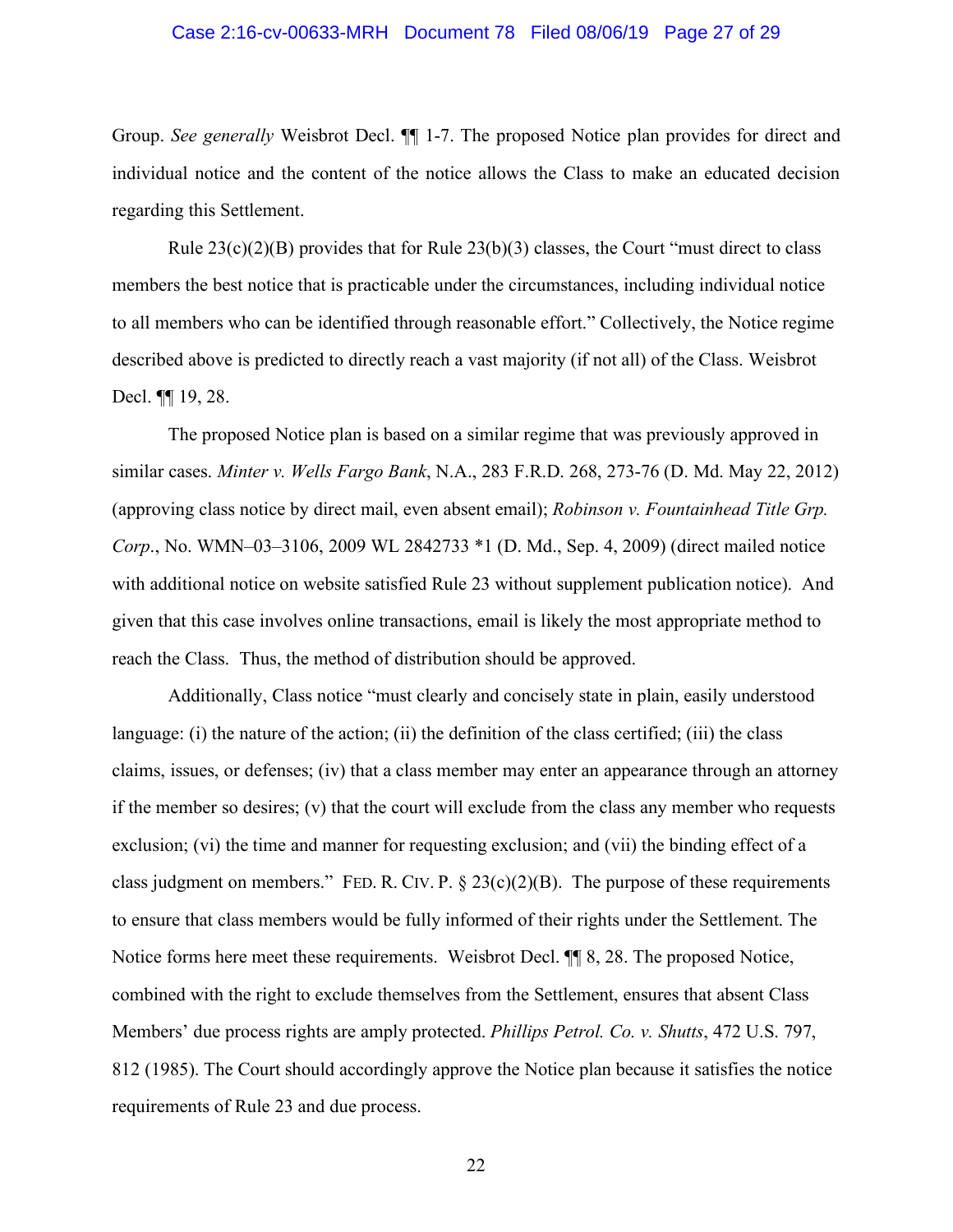## **V. THE PROPOSED TIMELINE FOR SETTLEMENT**

| <b>Event Date</b>                                | <b>Event</b>                                  |
|--------------------------------------------------|-----------------------------------------------|
|                                                  | PRELIMINARY APPROVAL DATE                     |
| No later than ten $(10)$ days after entry of the | Last day for GNC to provide the Settlement    |
| Preliminary Approval Order (SA $\P$ 95(a))       | Administrator with the Class Member           |
|                                                  | Information.                                  |
| Within fourteen $(14)$ days after the entry of   | Dissemination of Summary Notice via e-mail    |
| the Preliminary Approval Order and to be         | or U.S. Mail                                  |
| substantially completed no later than thirty     |                                               |
| (30) days after the entry of the Preliminary     |                                               |
| Approval Order. (Proposed Preliminary            |                                               |
| Approval Order $\P$ 15(a))                       |                                               |
| At least twenty-one $(21)$ days prior to the     | Last day for Class Counsel to file a Request  |
| Opt-Out and Objection Deadline (Proposed         | for a Fee And Expense Award and/or a          |
| Preliminary Approval Order ¶ 15(b))              | request for Service Payments.                 |
| Seventy-five (75) days after the entry of the    | The Claim Deadline                            |
| Preliminary Approval Order                       |                                               |
| Seventy-five (75) days after the entry of the    | Opt-Out and Objection Deadline                |
| Preliminary Approval Order (Proposed             |                                               |
| Preliminary Approval Order $\P$ 15(c)-(d))       |                                               |
| , 2019.                                          | Last day for the Parties to submit any motion |
|                                                  | and supporting documentation/evidence to      |
|                                                  | the Court in support of Final Approval        |
| , 2019. A date that is in compliance             | <b>FAIRNESS HEARING</b>                       |
| with the provisions of 28 U.S.C. $\S 1715(d)$    |                                               |
| $(SA \P 20)$                                     |                                               |

If the Court preliminarily approves the SA, it envisions the following schedule:

The Parties respectfully request that the Court adopt the above Settlement schedule and provide the Parties a hearing date for Final Approval.

## **VI. CONCLUSION**

Plaintiffs respectfully request that the Court enter the proposed Preliminary Approval

Order submitted concurrently herewith and set a hearing for Final Approval on the first available

date convenient to the Court.